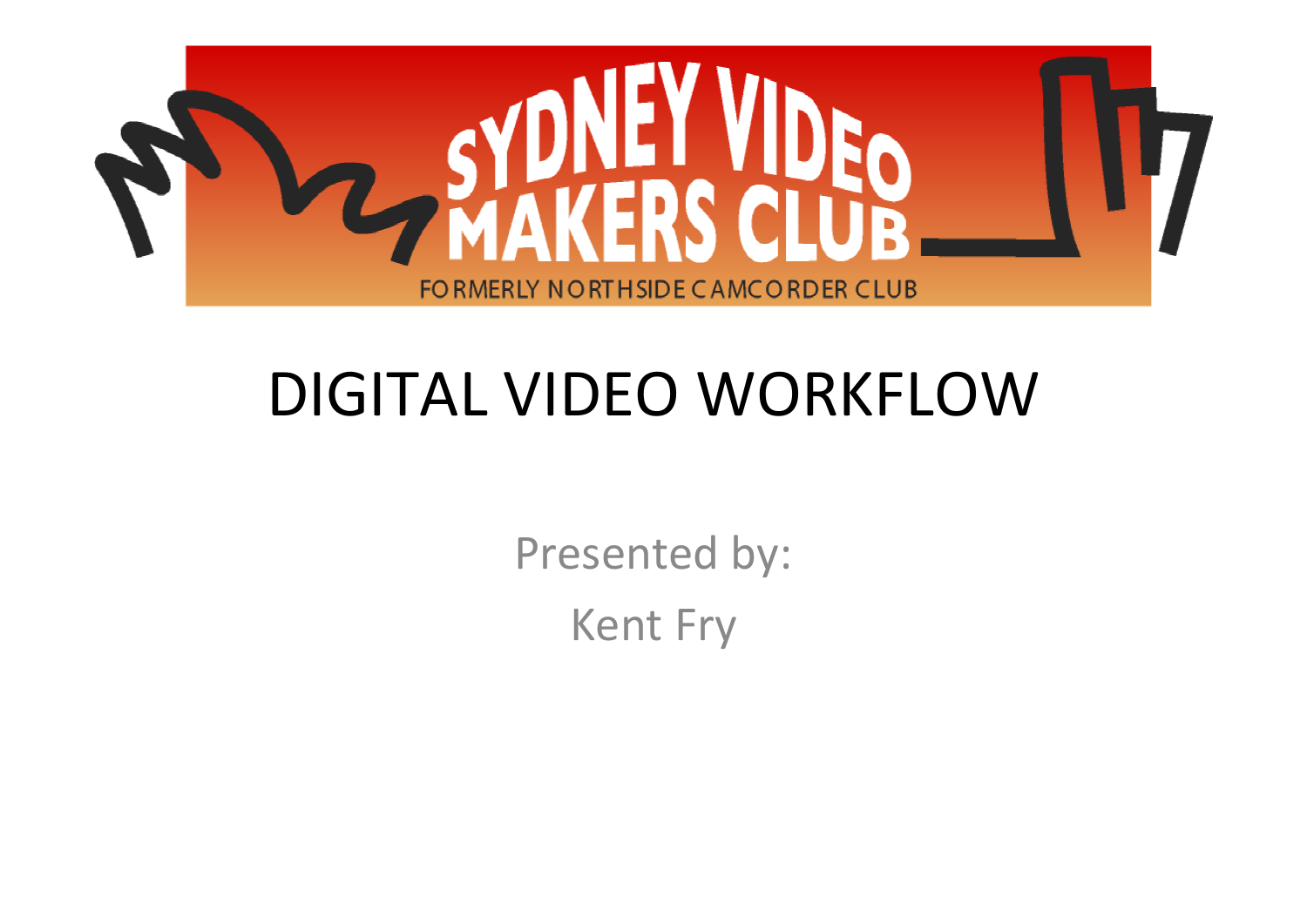#### Problems with VOTY 2012 video files

| <b>Title</b>                                      | Wrapper    | Shape | <b>CODEC</b> | Ingested   | Pixel<br>Width | Pixel<br>Height | Aspect       | CODEC owner             |
|---------------------------------------------------|------------|-------|--------------|------------|----------------|-----------------|--------------|-------------------------|
| Amazing Safari in Kenya                           | lavi       | 16x9  | dvsd         | 08/11/2012 | 720            | 576             | 1.4587 MS DV |                         |
| <b>Joubert Singers</b>                            | lavi       | 16x9  | <b>CFHD</b>  | 08/11/2012 | 720            | 576             |              | 1.4587 Cineform         |
| <b>The Last Leaf</b>                              | mov        | 16x9  | avc1         | 08/11/2012 | 1280           | 720             | 1.0000H264   |                         |
| <b>Satisfaction Guaranteed</b>                    | mov        | 16x9  | avc1         | 08/11/2012 | 1920           | 1080            | 1.4587 H264  |                         |
| <b>Castlecove Golf Club 80th Anniversary move</b> |            | 16x9  | dvcp         | 08/11/2012 | 1024           | 576             |              | 1.0940 Apple DV         |
| <b>Kimberley Rose</b>                             | <b>mov</b> | 16x9  | ipeg         | 08/11/2012 | 1049           | 576             |              | 1.0000 Apple Photo JPEG |
| <b>West Side Lows</b>                             | lavi       | 16x9  | dvsd         | 08/11/2012 | 720            | 576             | 1.4587 MS DV |                         |
| <b>Flyer</b>                                      | mov        | 16x9  | dvcp         | 08/11/2012 | 1024           | 576             |              | 1.0940 Apple DV         |
| <b>Mystery Caller</b>                             | <b>mov</b> | 16x9  | avc1         | 08/11/2012 | 1920           | 1080            | 1.0940 H264  |                         |
| La Vie En Rose - Dahlia Dior                      | <b>mov</b> | 16x9  | avc1         | 08/11/2012 | 1920           | 1080            | 1.0000 H264  |                         |
| <b>Heavenly Conversation</b>                      | lavi       | 16x9  | dvsd         | 09/11/2012 | 720            | 576             | 1.4587 MS DV |                         |
| <b>Past Olympic Glory</b>                         | lavi       | 4x3   | dvsd         | 09/11/2012 | 720            | 576             | 1.0940 MS DV |                         |
| <b>Dr. X and The Freeze Gun</b>                   | mov        | 16x9  | avc1         | 09/11/2012 | 1280           | 720             | 1.0940 H264  |                         |
| <b>Crocodile Safari</b>                           | <b>mov</b> | 16x9  | SVQ3         | 09/11/2012 | 1280           | 720             |              | 1.0000 Sorenson         |
| Hero                                              | mov        | 16x9  | dvcp         | 09/11/2012 | 720            | 576             |              | 1.4587 Apple DV         |
| <b>Arab Dawn</b>                                  | mov        | 16x9  | avc1         | 09/11/2012 | 1920           | 1080            | 1.0940 H264  |                         |
| <b>Sacred Earth Sacred Spirit</b>                 | mov        | 16x9  | dvsd         | 09/11/2012 | 720            | 576             | 1.4587 MS DV |                         |
| Done Deal                                         | mov        | 16x9  | SVQ3         | 09/11/2012 | 1280           | 720             |              | 1.0000 Sorenson         |
| Newtown 150 Years Old                             | m2ts       | 16x9  | mpeg2        | 09/11/2012 | 1920           | 1080            | 1.0000 mpeg2 |                         |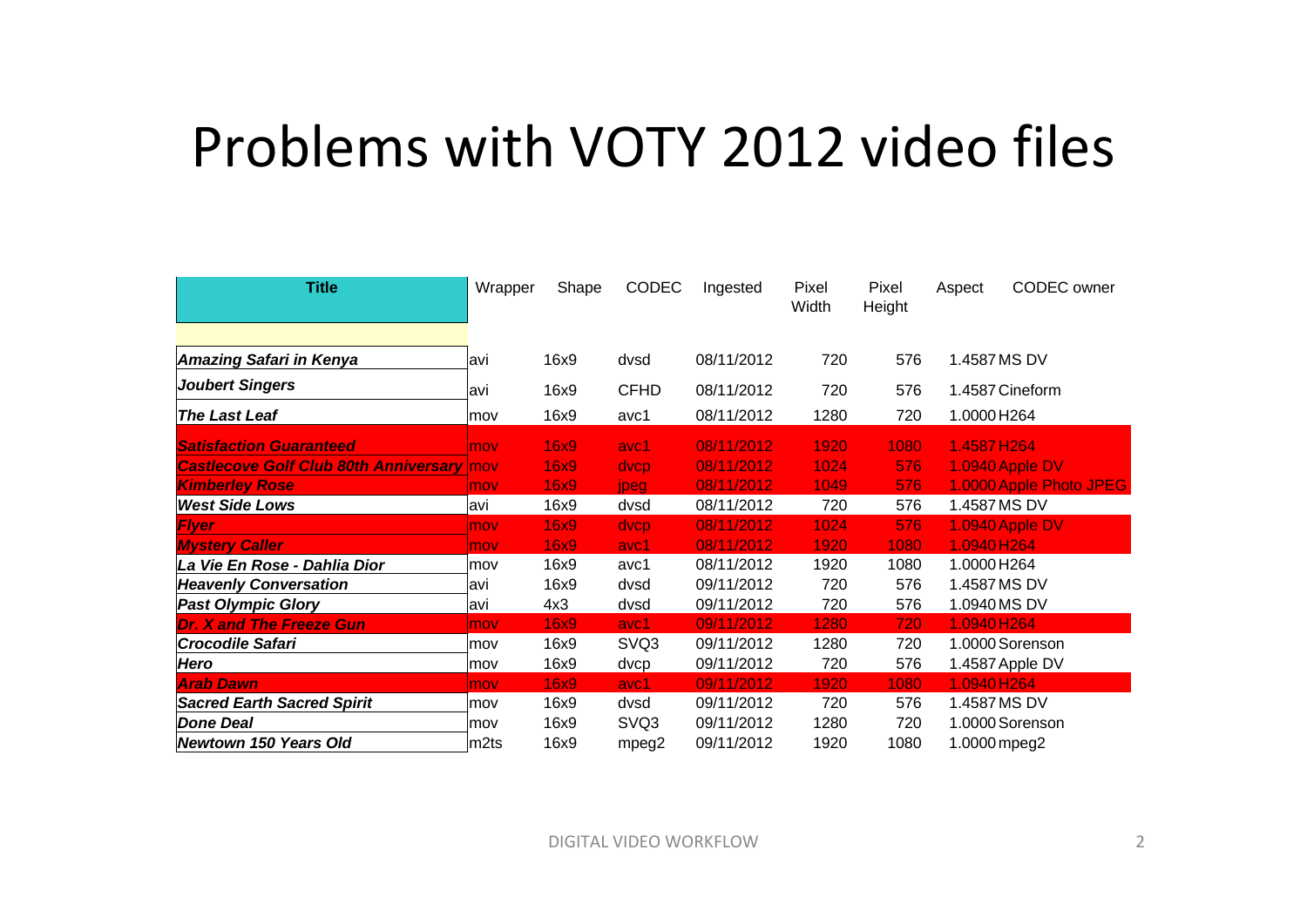## Problems with VOTY 2012 audio files: First Half



DIGITAL VIDEO WORKFLOW 3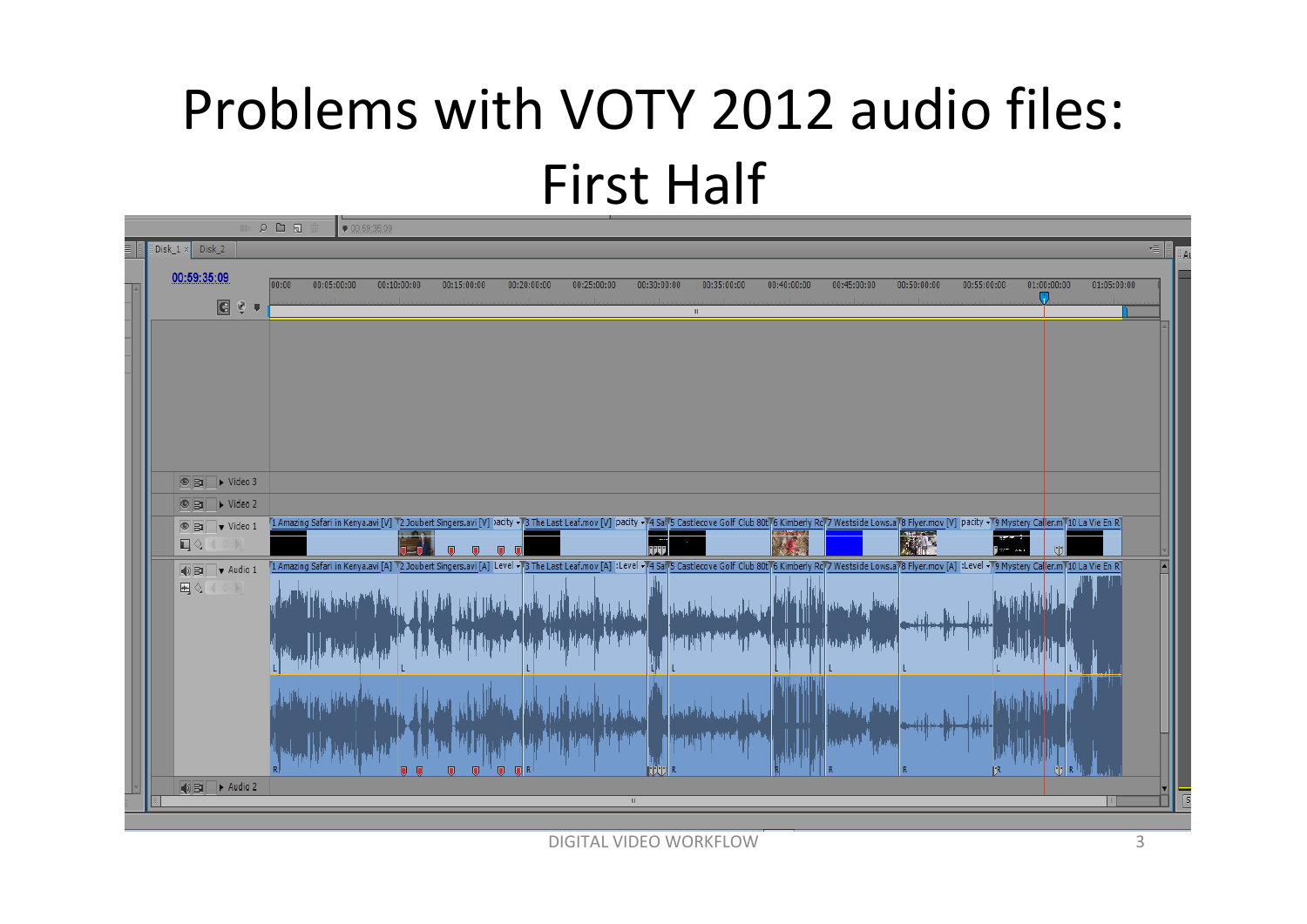## Problems with VOTY 2012 audio files: 2n<sup>d</sup> Half

| 00:23:51:08<br>$C$ $\circ$ $\circ$         | 00:00<br>00:05:00:00<br>00:15:00:00<br>00:20:00:00<br>00:10:00:00                                                                                                                                                                          | 00:35:00:00<br>00:25:00:00<br>00:30:00:00 | 00:40:00:00<br>00:45:00:00<br>00:50:00:00 |
|--------------------------------------------|--------------------------------------------------------------------------------------------------------------------------------------------------------------------------------------------------------------------------------------------|-------------------------------------------|-------------------------------------------|
|                                            |                                                                                                                                                                                                                                            | $\pm 10$                                  |                                           |
|                                            |                                                                                                                                                                                                                                            |                                           |                                           |
|                                            |                                                                                                                                                                                                                                            |                                           |                                           |
|                                            |                                                                                                                                                                                                                                            |                                           |                                           |
|                                            |                                                                                                                                                                                                                                            |                                           |                                           |
| $\triangleright$ Video 3<br>O <sub>2</sub> |                                                                                                                                                                                                                                            |                                           |                                           |
| $\triangleright$ Video 2<br>O <sub>2</sub> |                                                                                                                                                                                                                                            |                                           |                                           |
| O <sub>3</sub><br>v Video 1<br>口。          | The aven' 12 Past Olympic Glory.avi [V] + 13 Dr X and The Freeze Gun.mov [714 Crocodile Safari.mc <mark>715 Hero.mov [V] ity +</mark> 16 Arab Dawn VOTY.mov [17 Sacred Earth Sacred St. 18 Done Deal.mov [V] ity + 19 Newtown 150 Years Ol |                                           |                                           |
| Audio 1<br>中国                              | [11 Heaven] 12 Past Olympic Glory avi [A]   > [13 Dr X and The Freeze Gun.mov  [14 Ccrocodile Safari.mc] 15 Hero.mov [A] /el > 16 Arab Dawn VOTY.mov] 17 Sacred Earth Sacred Sr 18 Done Deal.mov [A] vel > 19 Newtown 150 Year             |                                           |                                           |
| 吗☆                                         |                                                                                                                                                                                                                                            |                                           |                                           |
|                                            |                                                                                                                                                                                                                                            |                                           |                                           |
|                                            |                                                                                                                                                                                                                                            |                                           |                                           |
|                                            |                                                                                                                                                                                                                                            |                                           |                                           |
|                                            |                                                                                                                                                                                                                                            |                                           |                                           |
|                                            |                                                                                                                                                                                                                                            |                                           |                                           |
|                                            |                                                                                                                                                                                                                                            |                                           |                                           |
| → Bill > Audio 2                           |                                                                                                                                                                                                                                            | W                                         |                                           |
|                                            |                                                                                                                                                                                                                                            |                                           |                                           |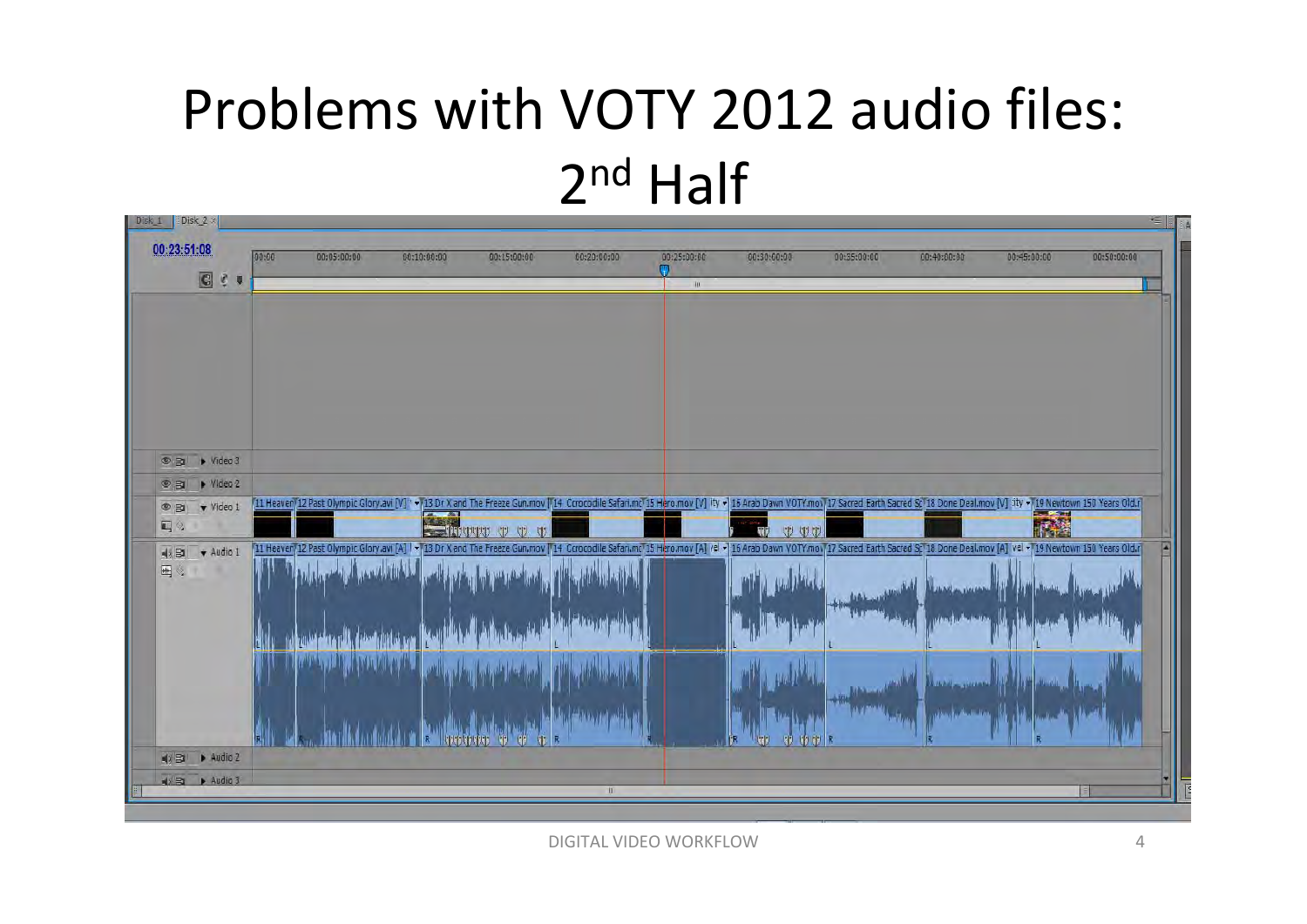## Aspect Ratio HD

- Aspect ratio is refers to the shape of the pixels in your video
- A square pixel has an aspect ratio of 1:1 and should be used in all high definition video



• All modern panel TVs and PCs have square pixels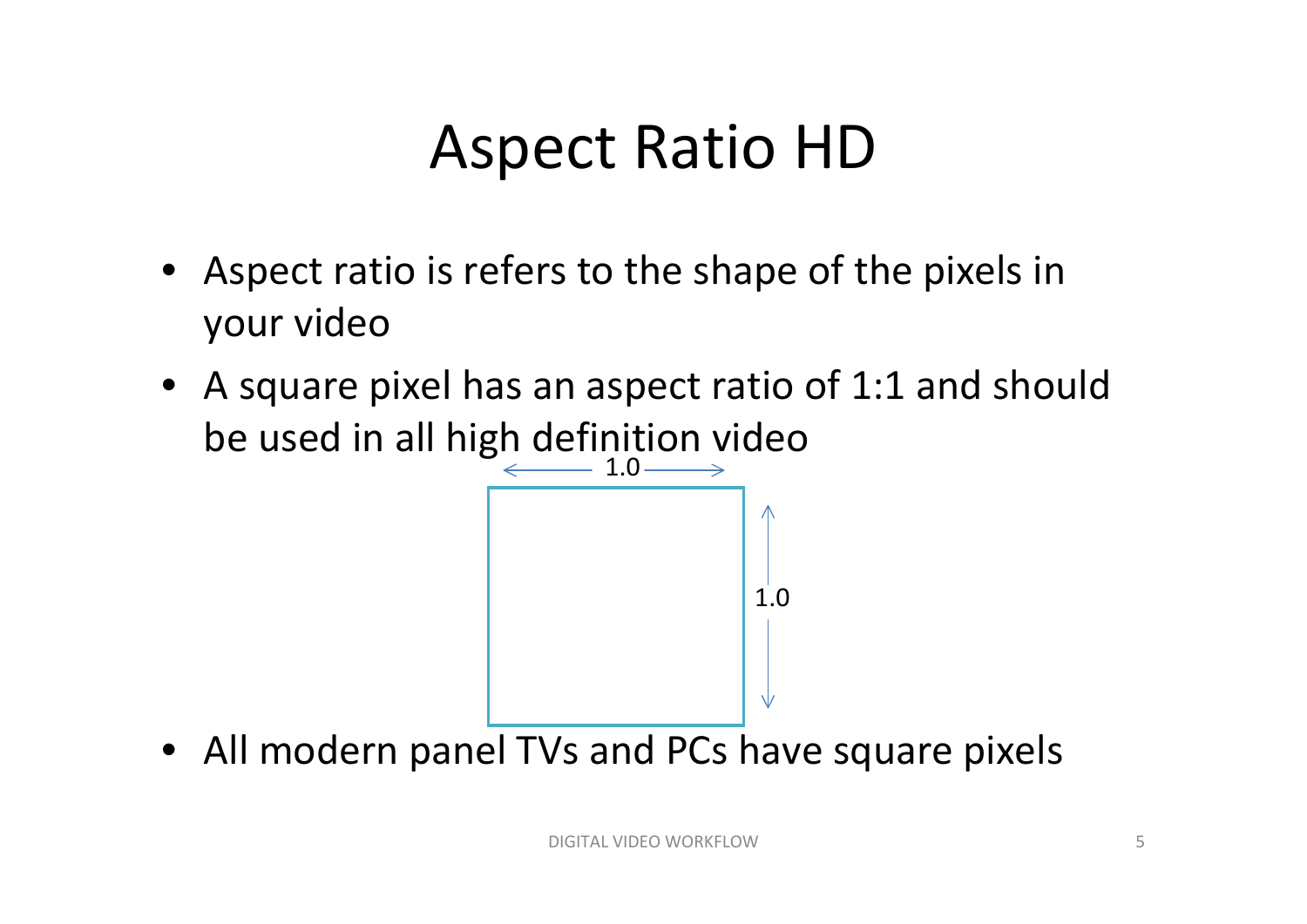### Aspect Ratio SD

- Non‐square pixels are used in standard definition video
- This is to reduce data requirements while still getting the correct aspect ratio
- Standard definition 16x9 video has an aspect ratio of approximately 1.45:1

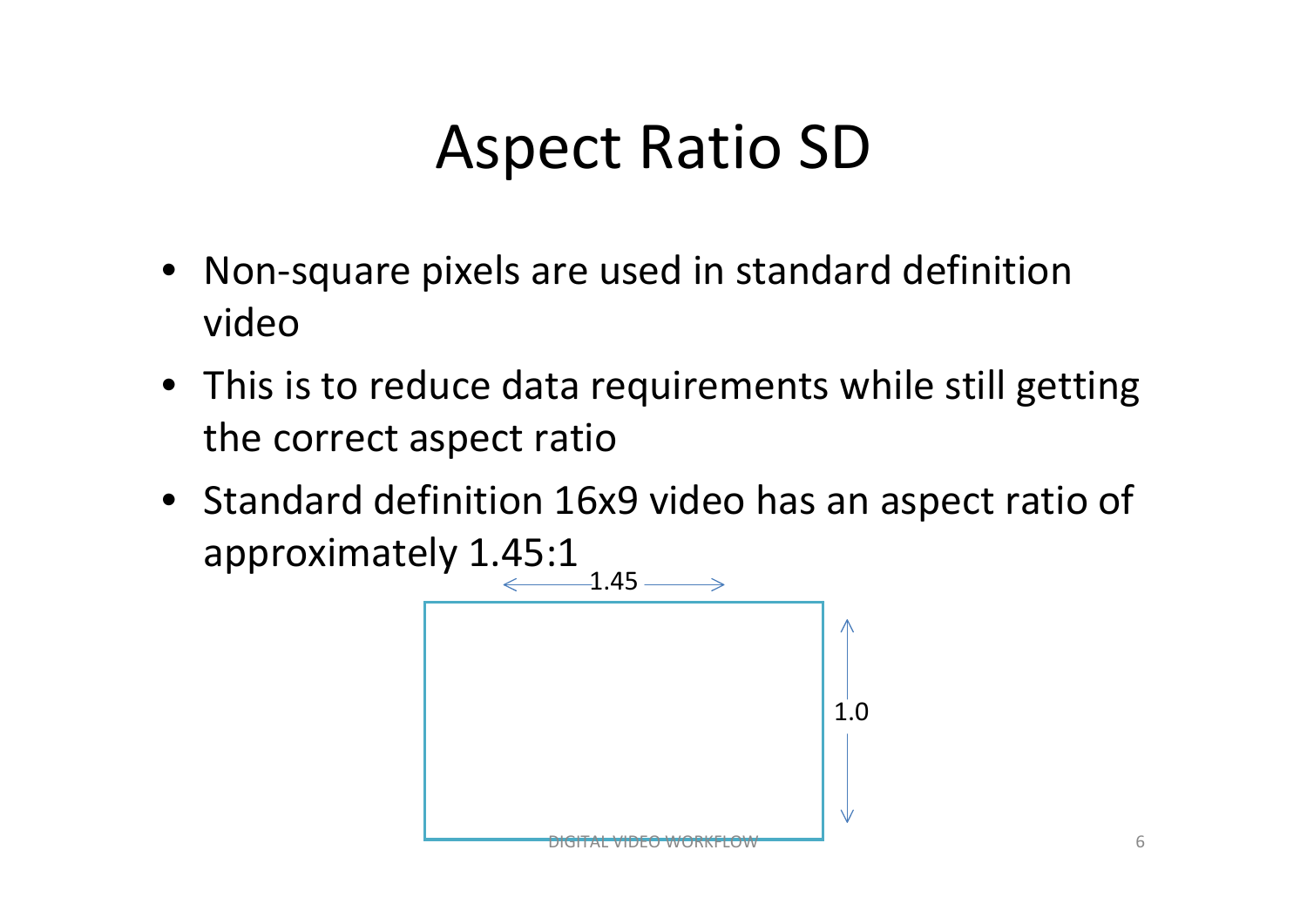## Result of Incorrect Aspect Ratio

• The most obvious result will be weird‐shaped people



Right Wrong



• You might argue that the one on the right is better, but I don't like it!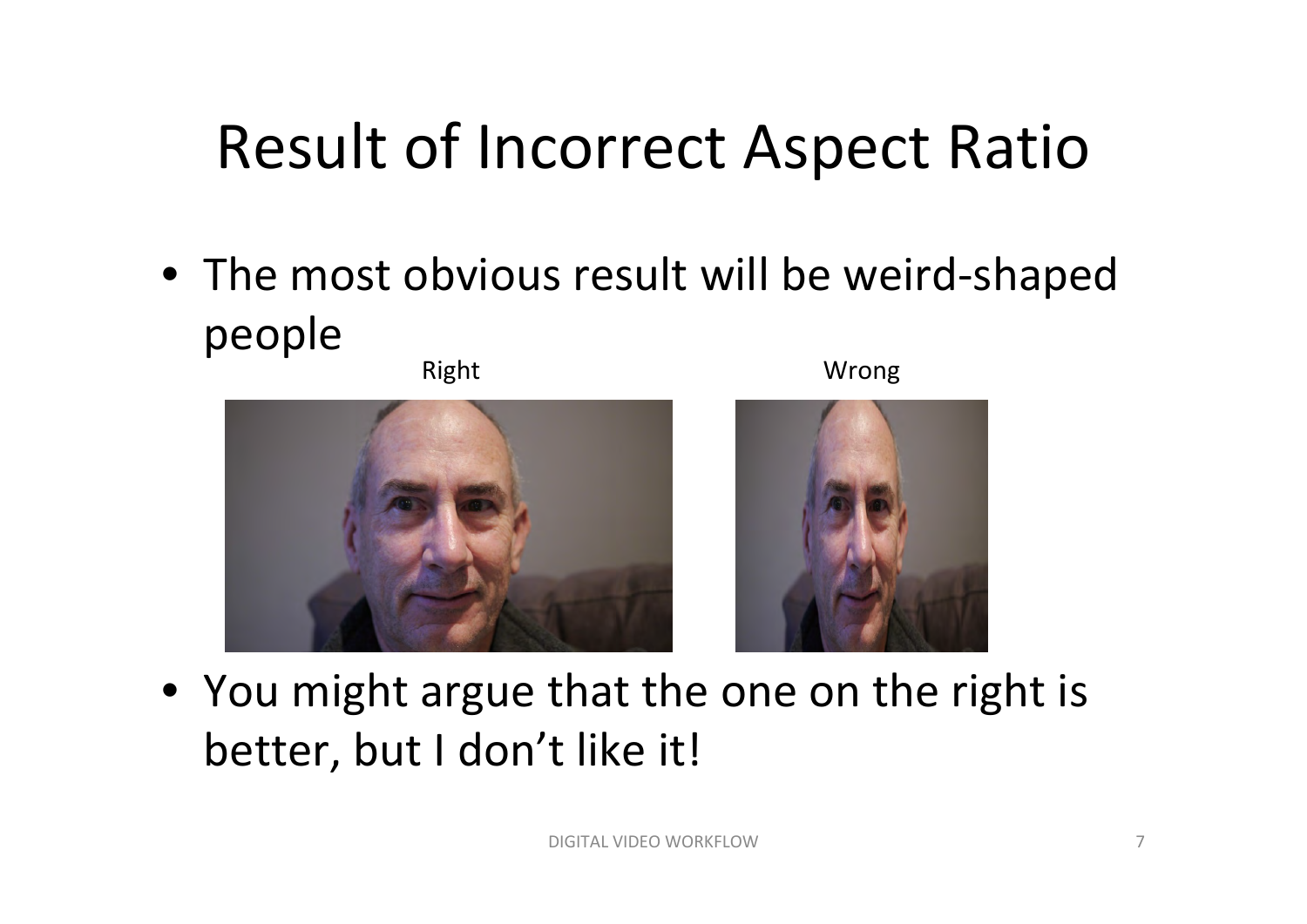## HD Pixel Numbers: Resolution

- HD pictures should be either:
	- 1920 <sup>x</sup> 1080 pixels for full HD
	- –1280 <sup>x</sup> 720 for acceptable HD
- All HD pictures should be progressive, not interlaced unless you have <sup>a</sup> specific reason for making them interlaced
- All modern playback devices are progressive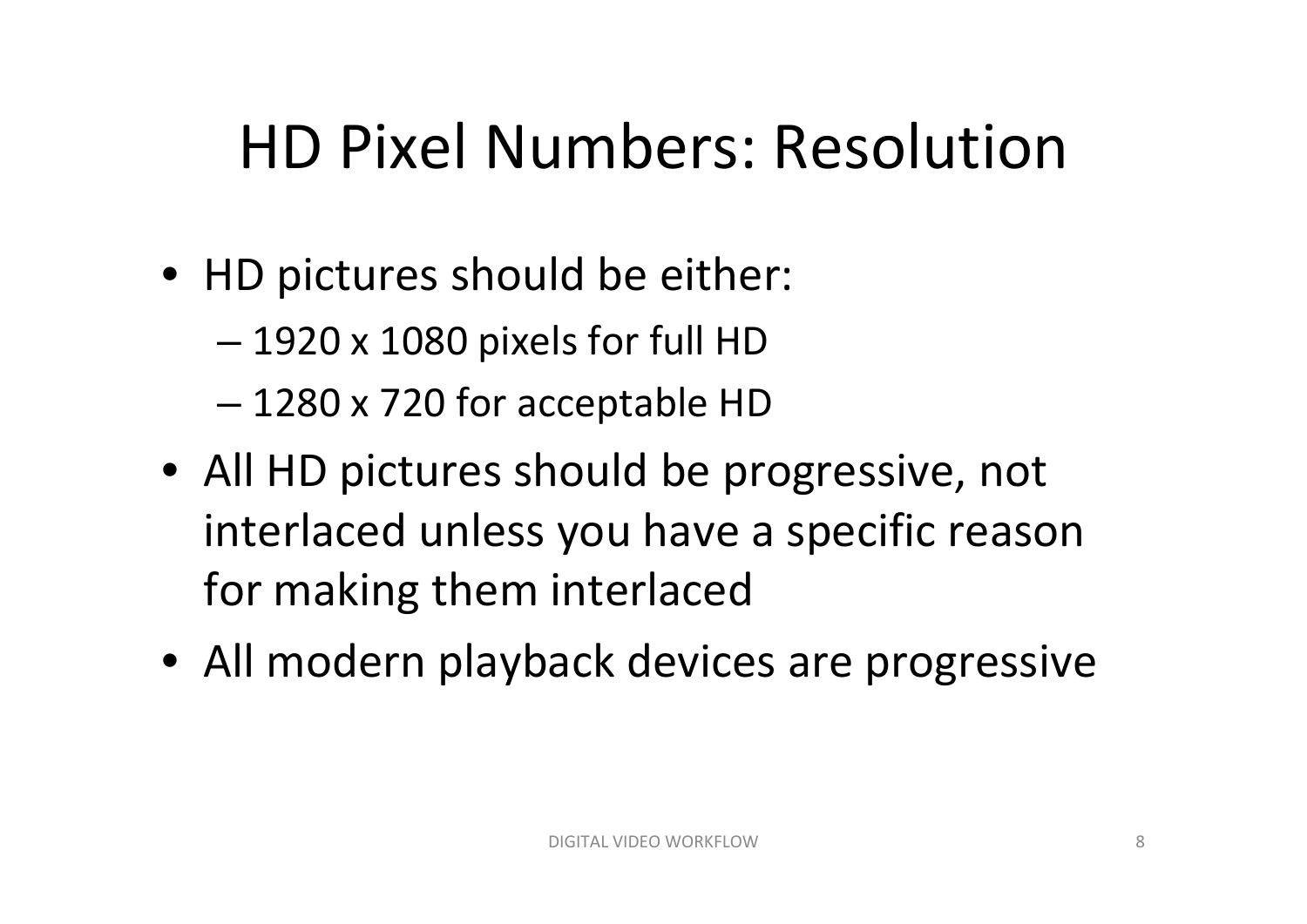## SD Pixel Numbers: Resolution

- SD pictures should only be 720 <sup>x</sup> 576 pixels
- Unless you know what you are doing, the pictures should be interlaced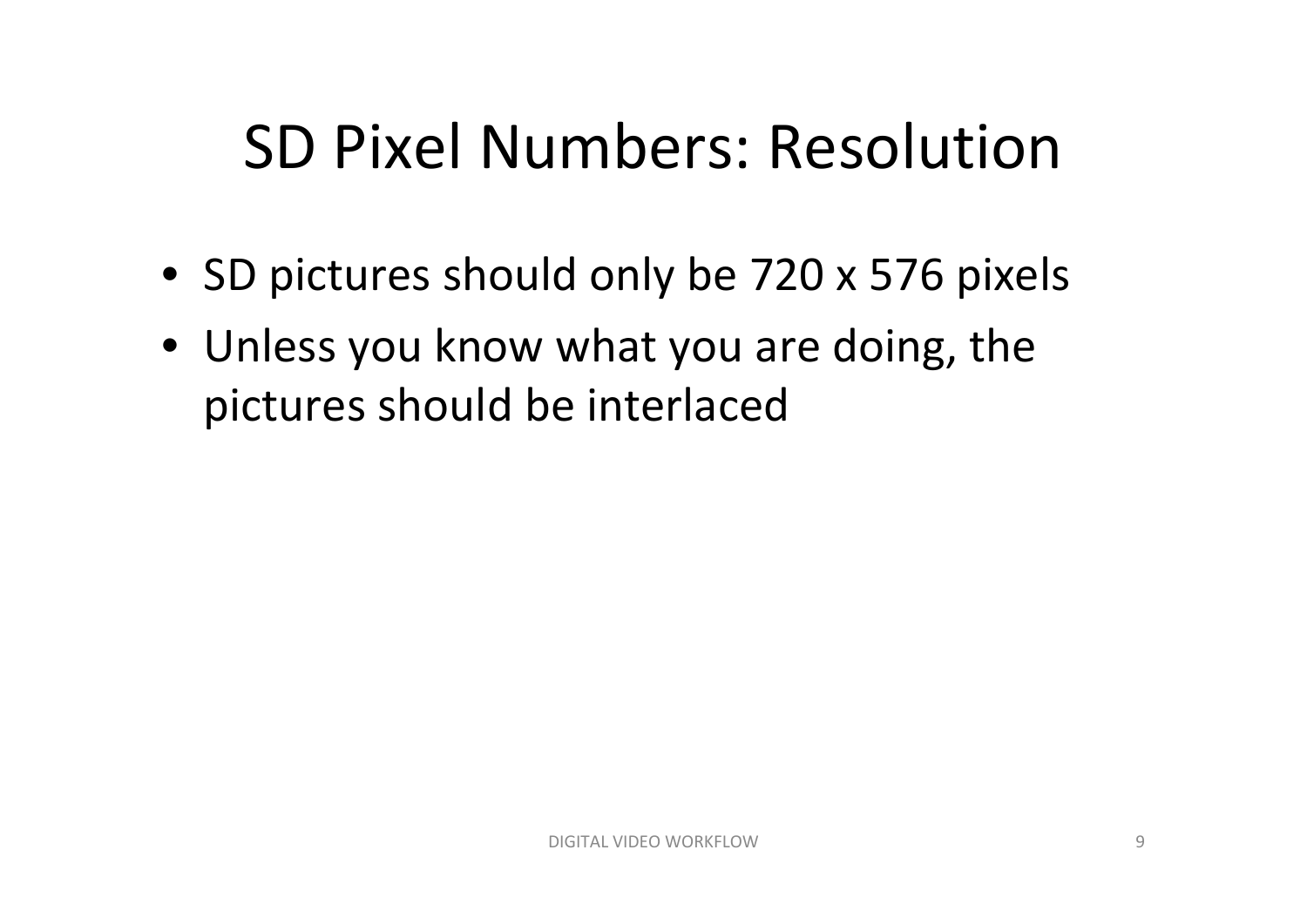## MOV and AVI

- MOV is the standard Apple Quicktime file type
- AVI is the standard Windows file type
- If in doubt, use the standard for your computer type
- In the technical world, Quicktime MOV has <sup>a</sup> few issues with colour profiles whilst AVI files don't, but this is not important for most of us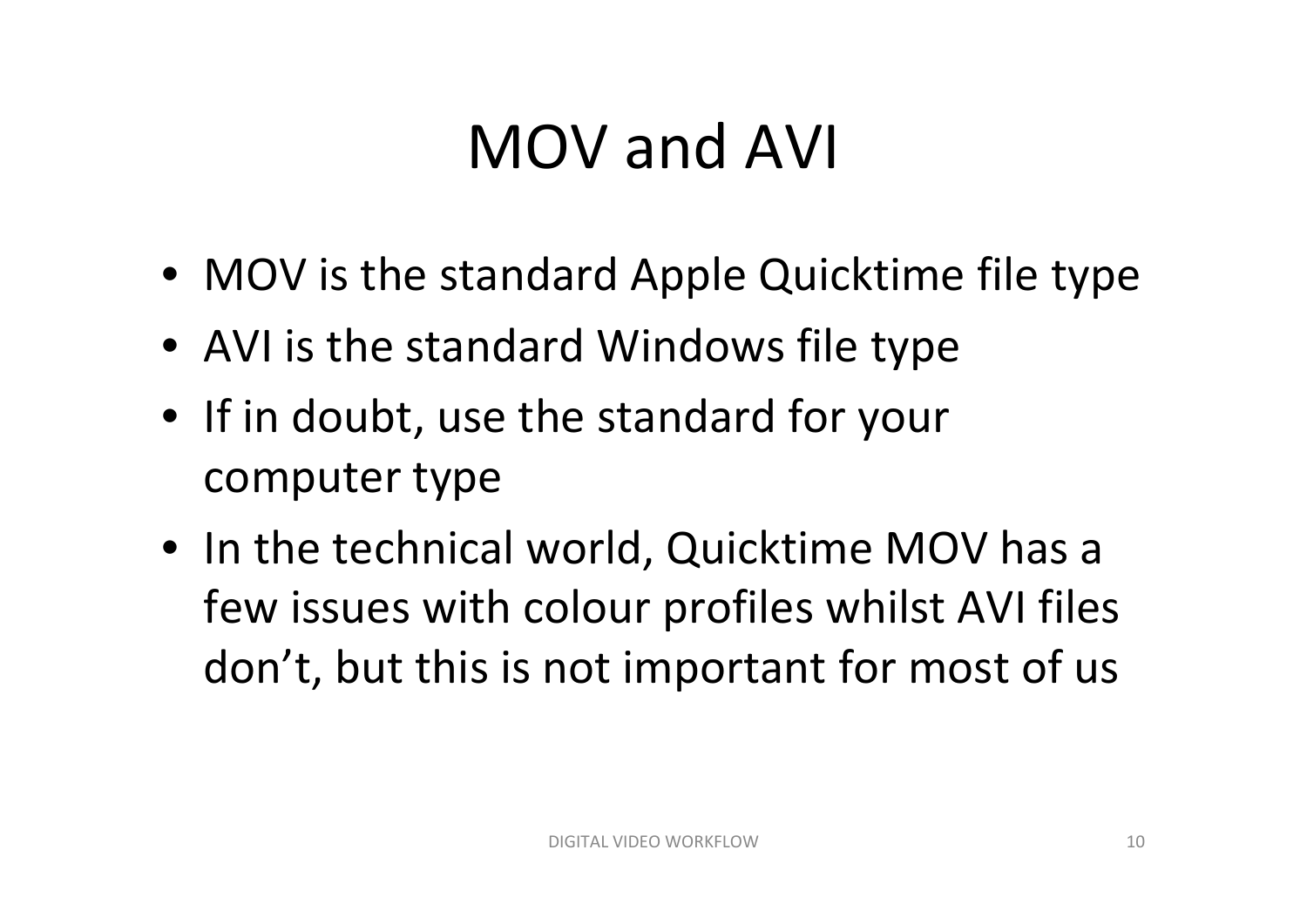# Files and CODECs

- The video media will contain files of some description:
	- AVI;
	- MOV;
	- MPEG
- Each of these file types will contain one of many CODECs. The vast bulk of the combined video and audio files we use will be use either
	- mpeg2 or
	- mpeg4 compression
- Further, most cameras we have access to use the AVCHD CODEC which is <sup>a</sup> subset of the H.264 CODEC and is usually inside an is an MPEG4 file with suffix '.mts'
- Other formats for stills might be .jpg or .psd and for audio, either .wav of .aif. Note that camera raw files can seldom be understood by video editors.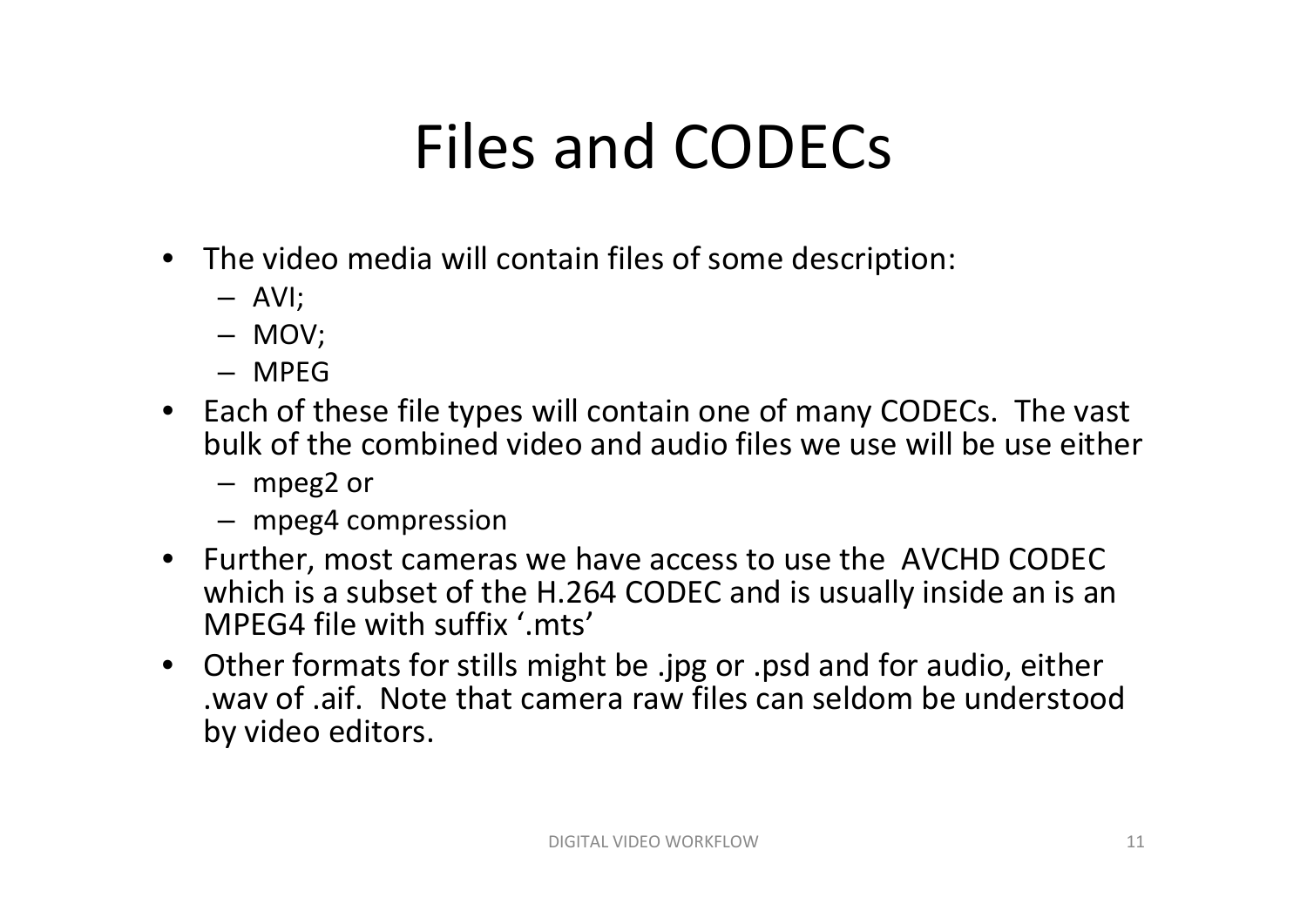## Camera CODECs

- The camera sensor produces too much data to record directly onto the chosen media;
- The data must therefore be reduced before it can be recorded;
- The thing that reduces the data to a manageable size is called a CODEC – short for code ‐decode;
- The CODEC squashes the video and audio data into a manageable volume of data.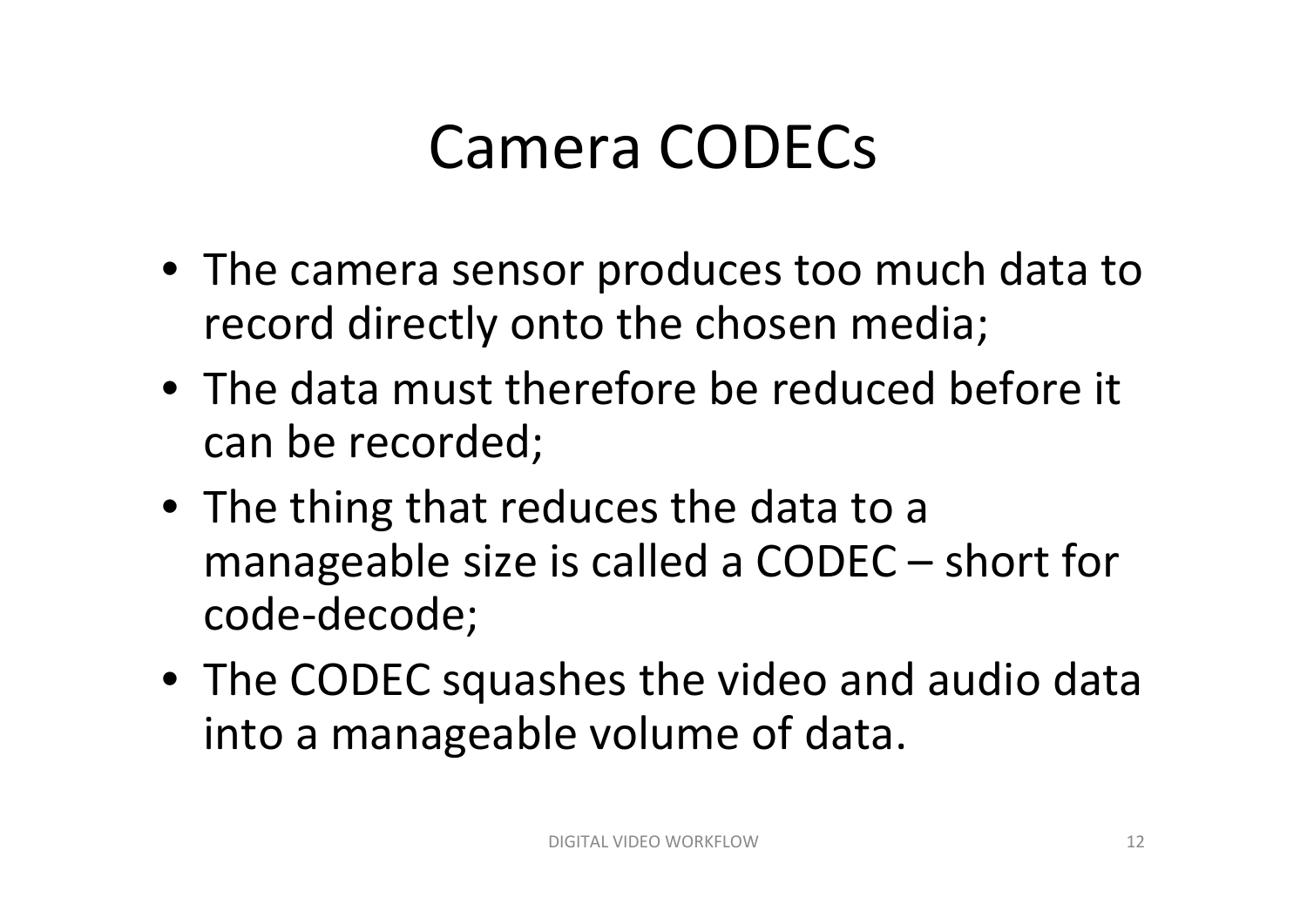## Camera CODECS

- Cameras that we use either the MPEG2 CODEC or the H264 CODEC (or in one case, DVCPRO CODEC);
- They have file names with suffixes like .AVI, .MOV, .MTS, .M2T
- MPEG2 is the same CODEC that we see on DVDs it is the older and less efficient of the two MPEG CODECs;
- H264 is the presently the most common CODEC and is most often seen as <sup>a</sup> sub‐set called AVCHD;
- Both are lossy CODECs they throw away <sup>a</sup> lot of the original video and audio information in the CODE‐ing process before the camera records it;
- When the video and audio are played back the data is DECODE‐d to try to recreate the original picture.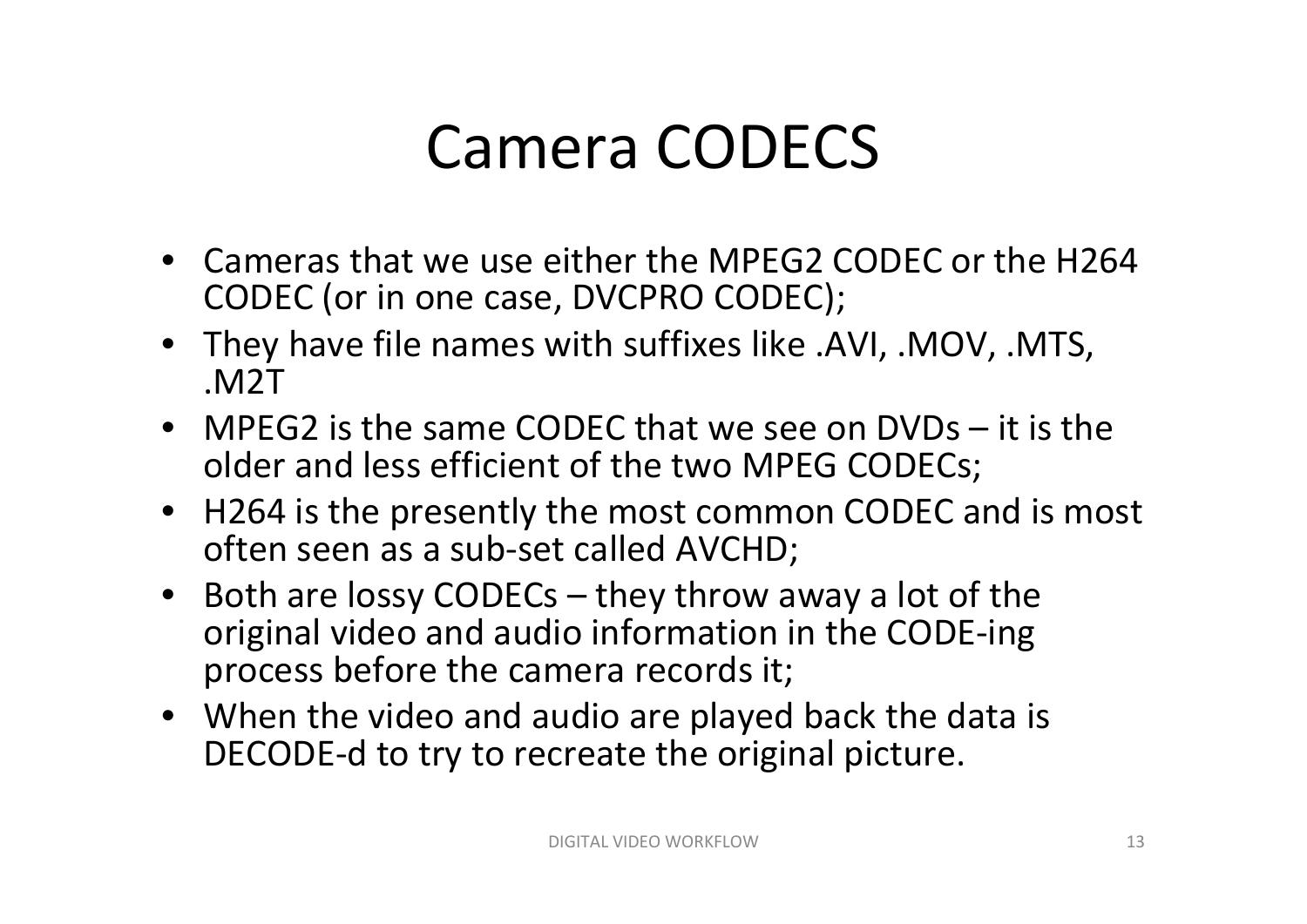# Other File Types of Members

- Canon DSLRs use MOV files with MPEG2 CODEC data inside
- Panasonic GH3 uses MOV files with H.264 CODEC data inside
- Panasonic P2 cameras have <sup>a</sup> proprietary Panasonic CODEC 'DVCPRO'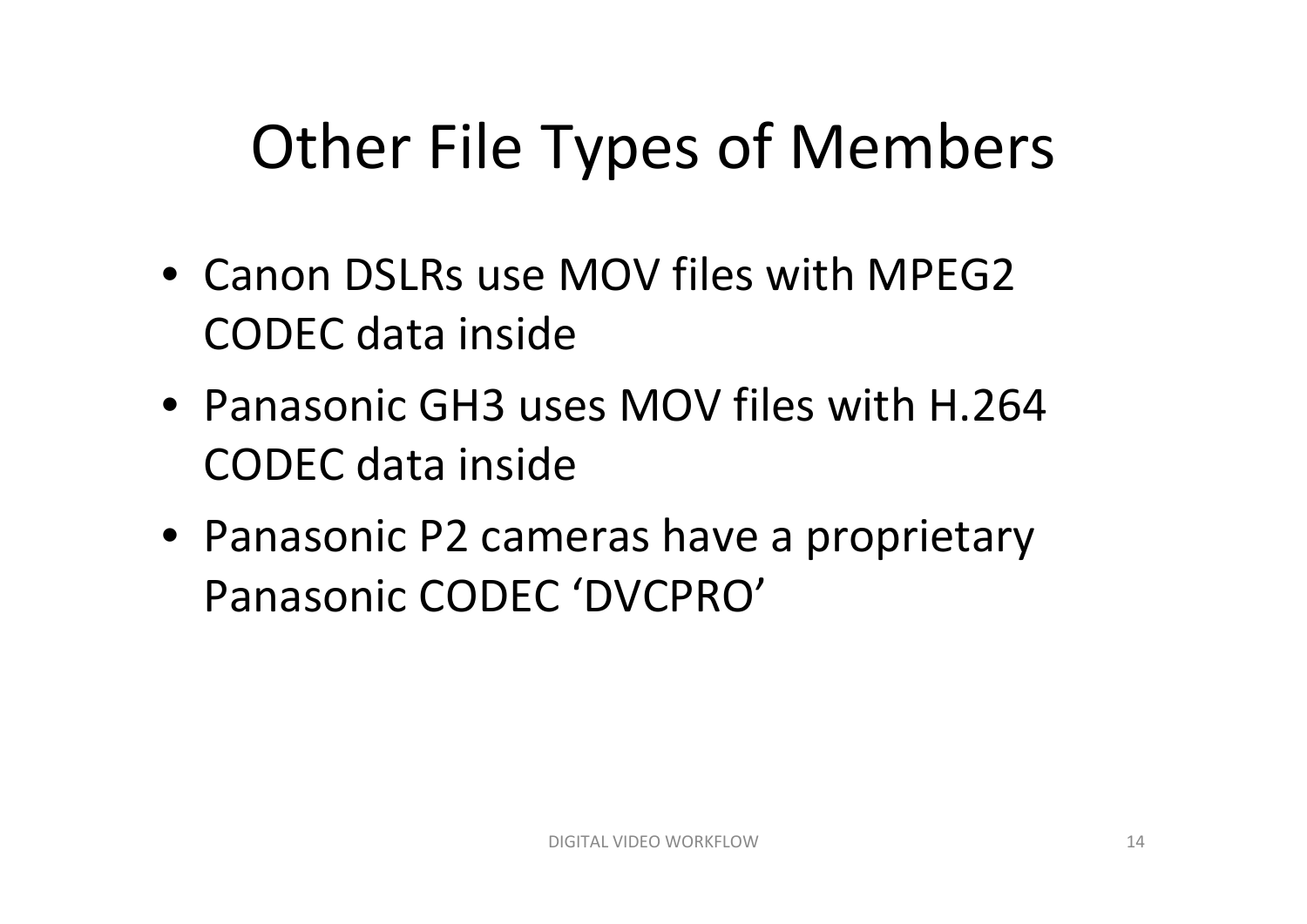# GOPs

- A GOP is <sup>a</sup> group of pictures
- CODECs can be either long GOP or I frame
- Long GOP means that there is less than one frame of video recorded for every frame taken
- I frame means one recorded frame for every frame taken
- Both use lossy compression they throw away some data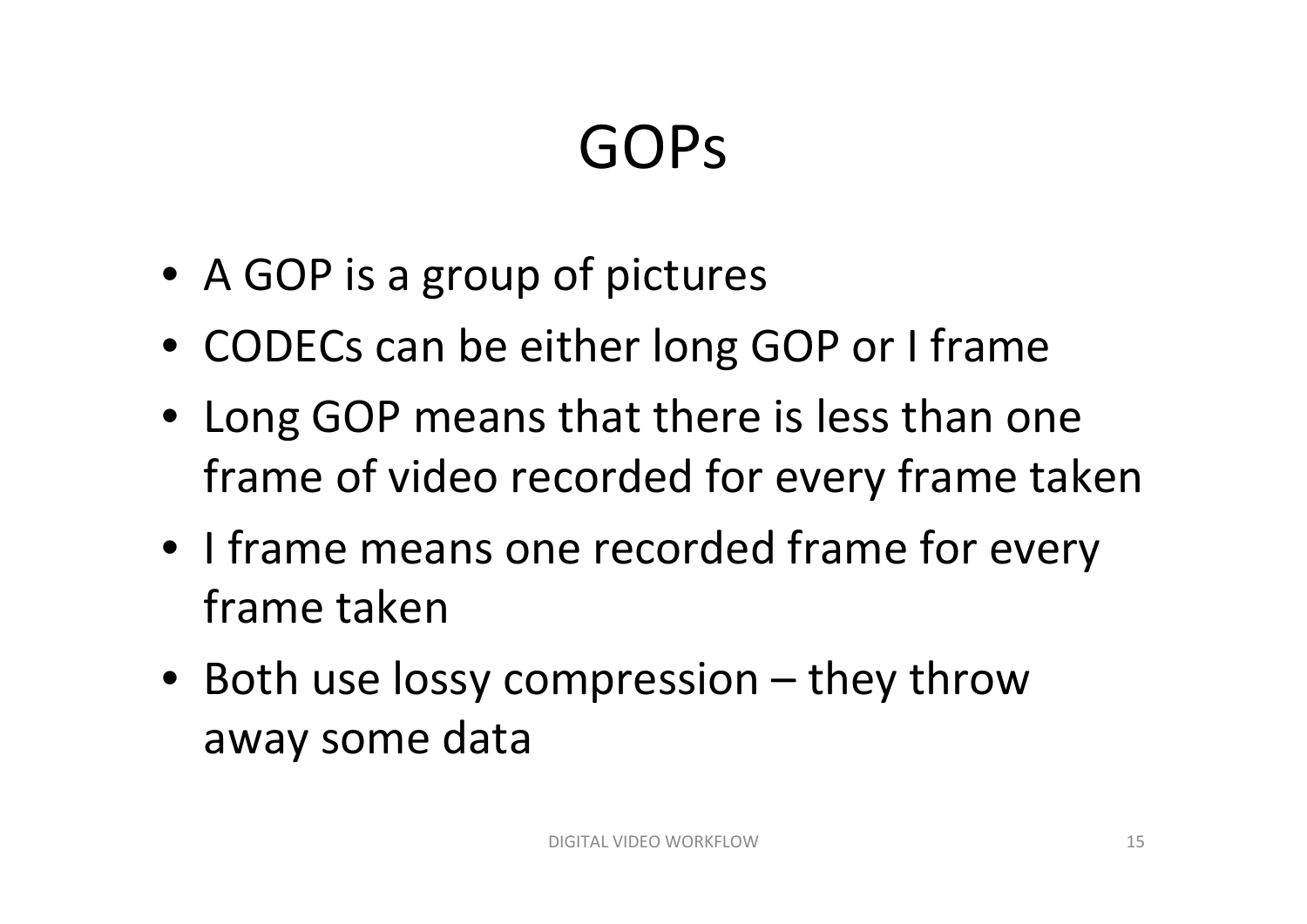## Frames in a GOP

- Wikipedia says:
	- **I**‐frames are the least compressible but don't require other video frames to decode.
	- **P**‐frames can use data from previous frames to decompress and are more compressible than I‐frames.
	- **B**‐frames can use both previous and forward frames for data reference to get the highest amount of data compression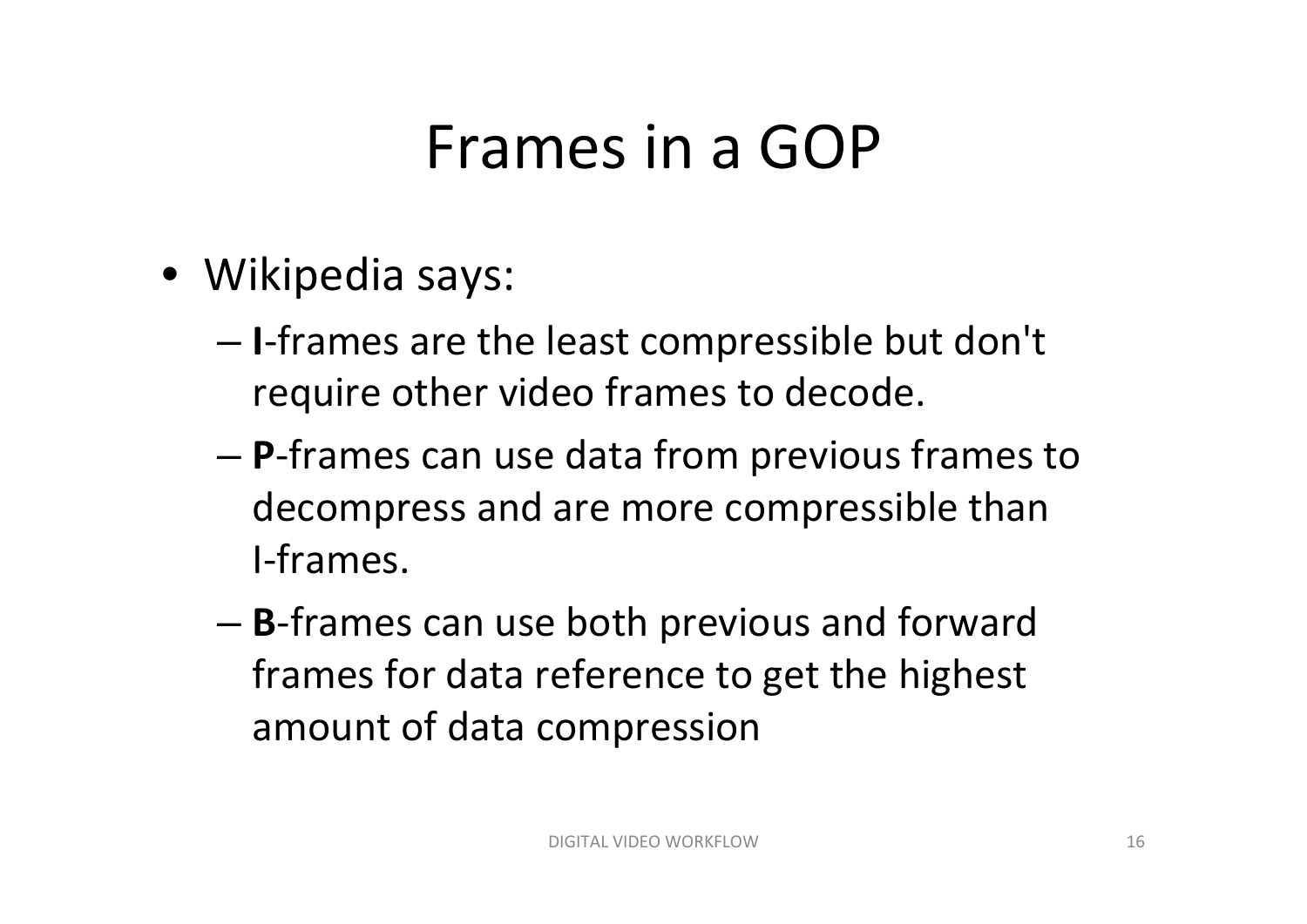#### Data Profile Panasonic SD700

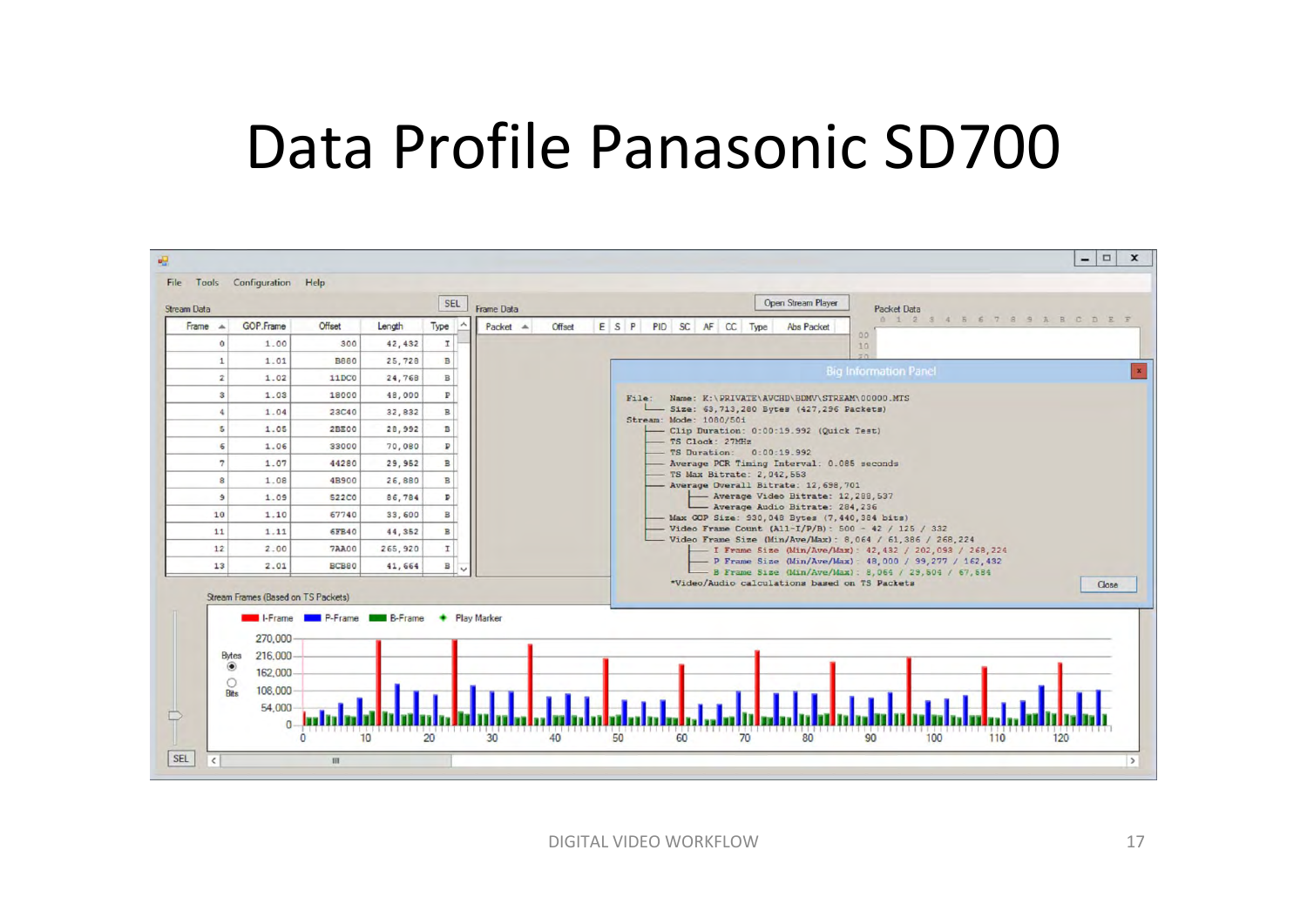### Data Profile Panasonic HMC152

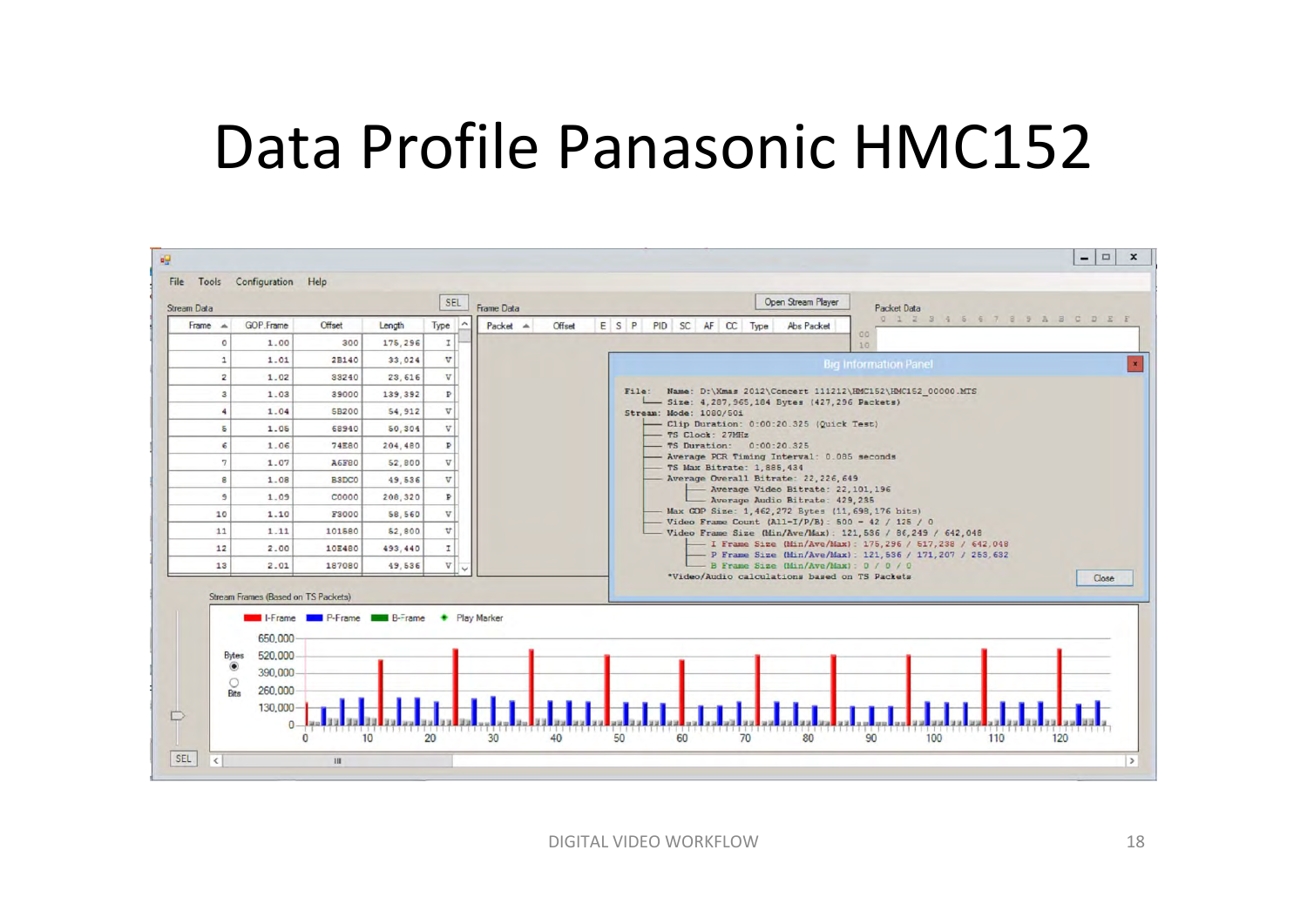#### Data Profile: Panasonic AF100

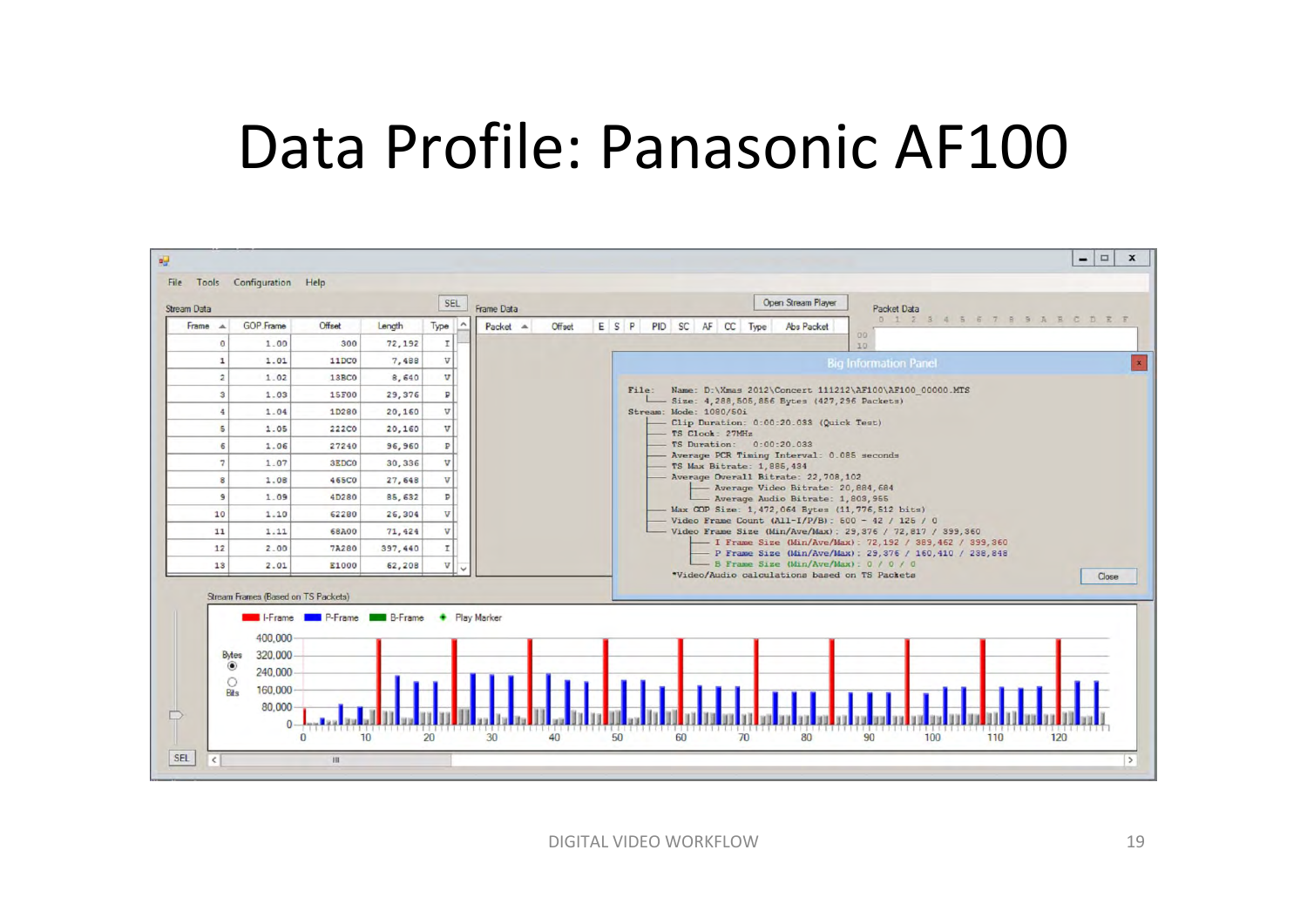#### Data Profile Panasonic GH2 (hacked)

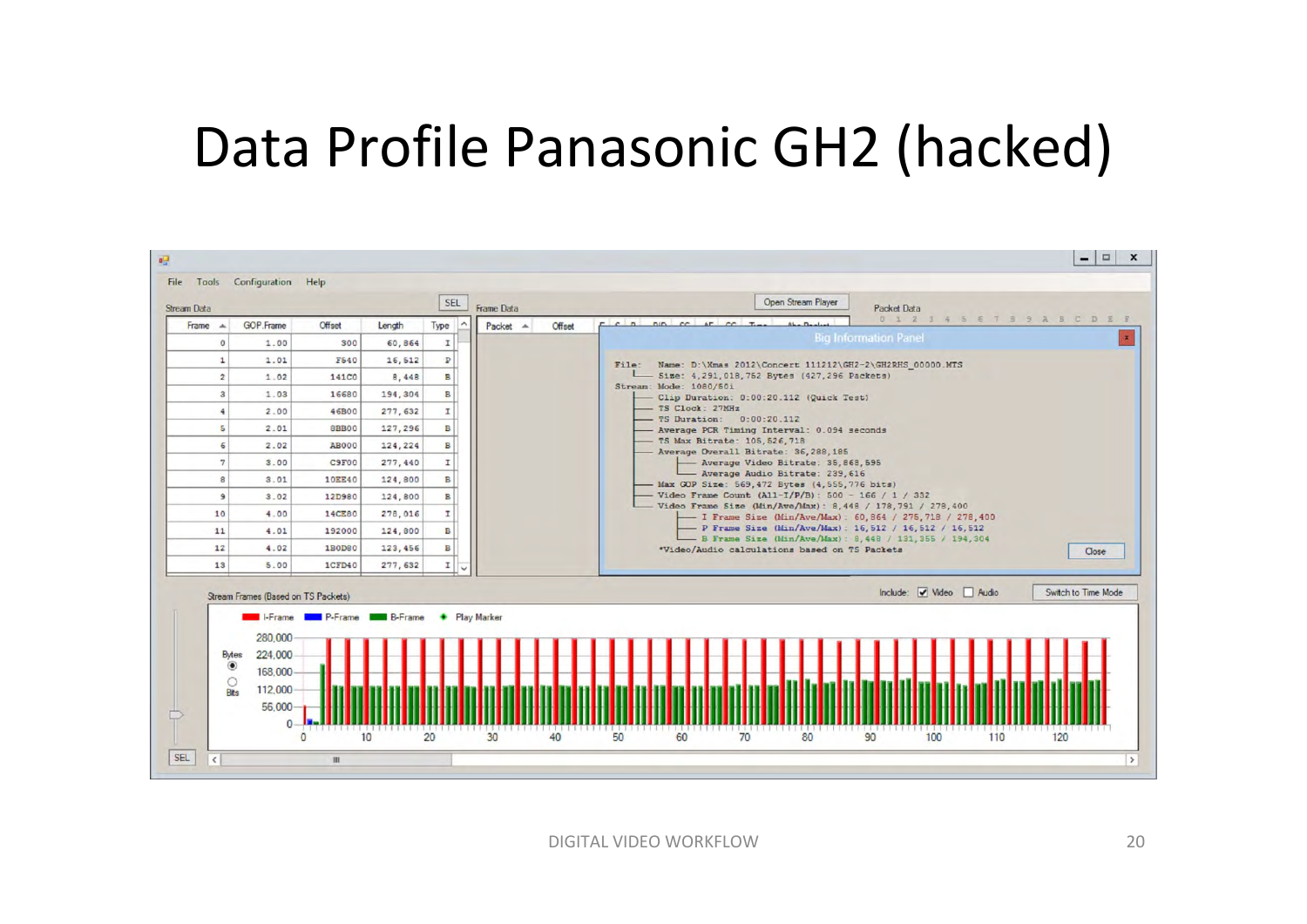# CODECs

- Unless you know what you are doing, you should edit your video in the same CODEC it was recorded in
- The dominant CODEC will be AVCHD
- AVCHD is related to Blu‐Ray but is not used by DVDs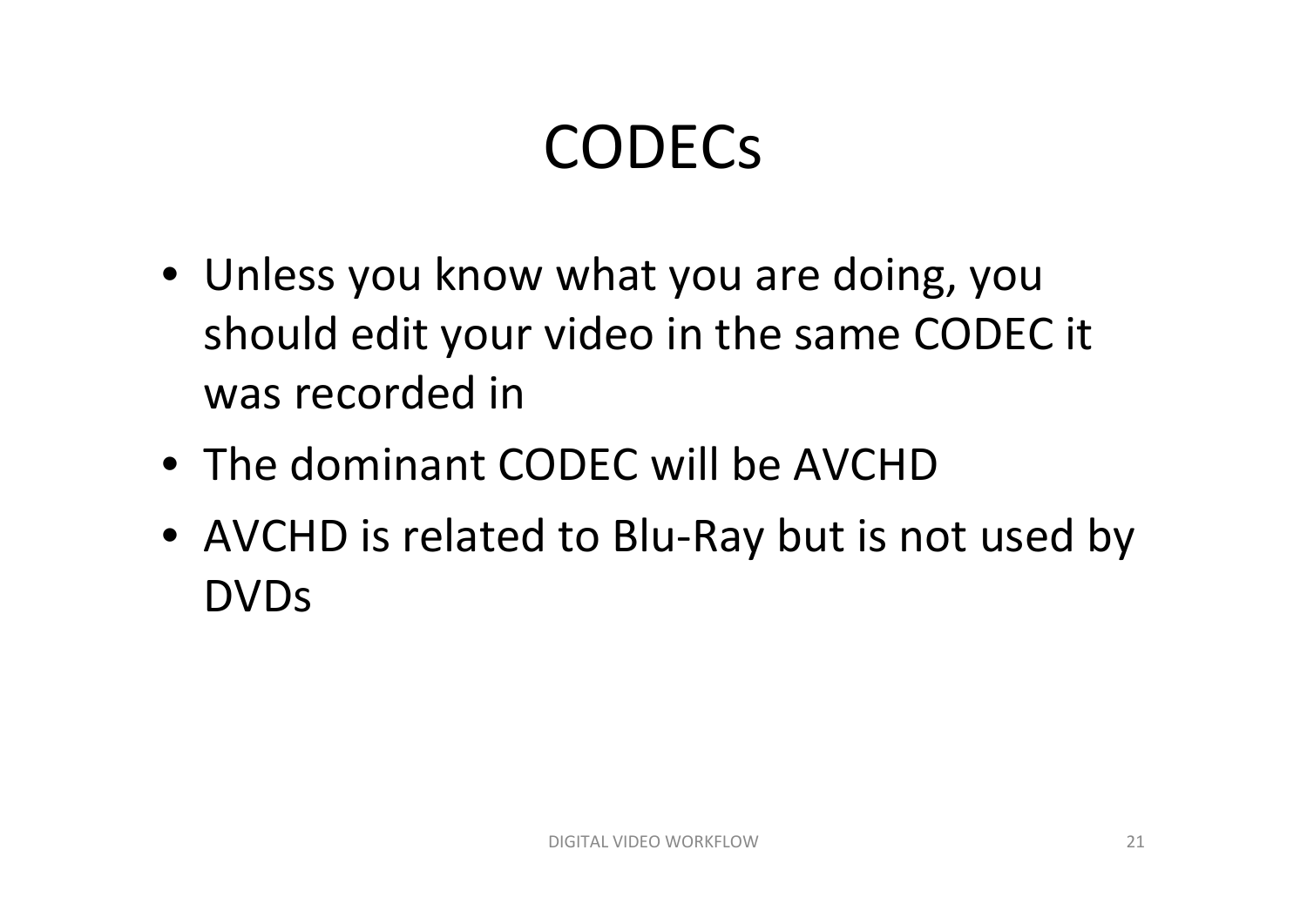# Editing Questions

- Do you know what file type you are using in your editor?
- Do you know what CODEC your file type contains?
- Are you editing with the same file type that your camera produced?
- Have you set up your editor with the correct resolution and aspect ratio?
- Why edit in the same format as your camera shoots?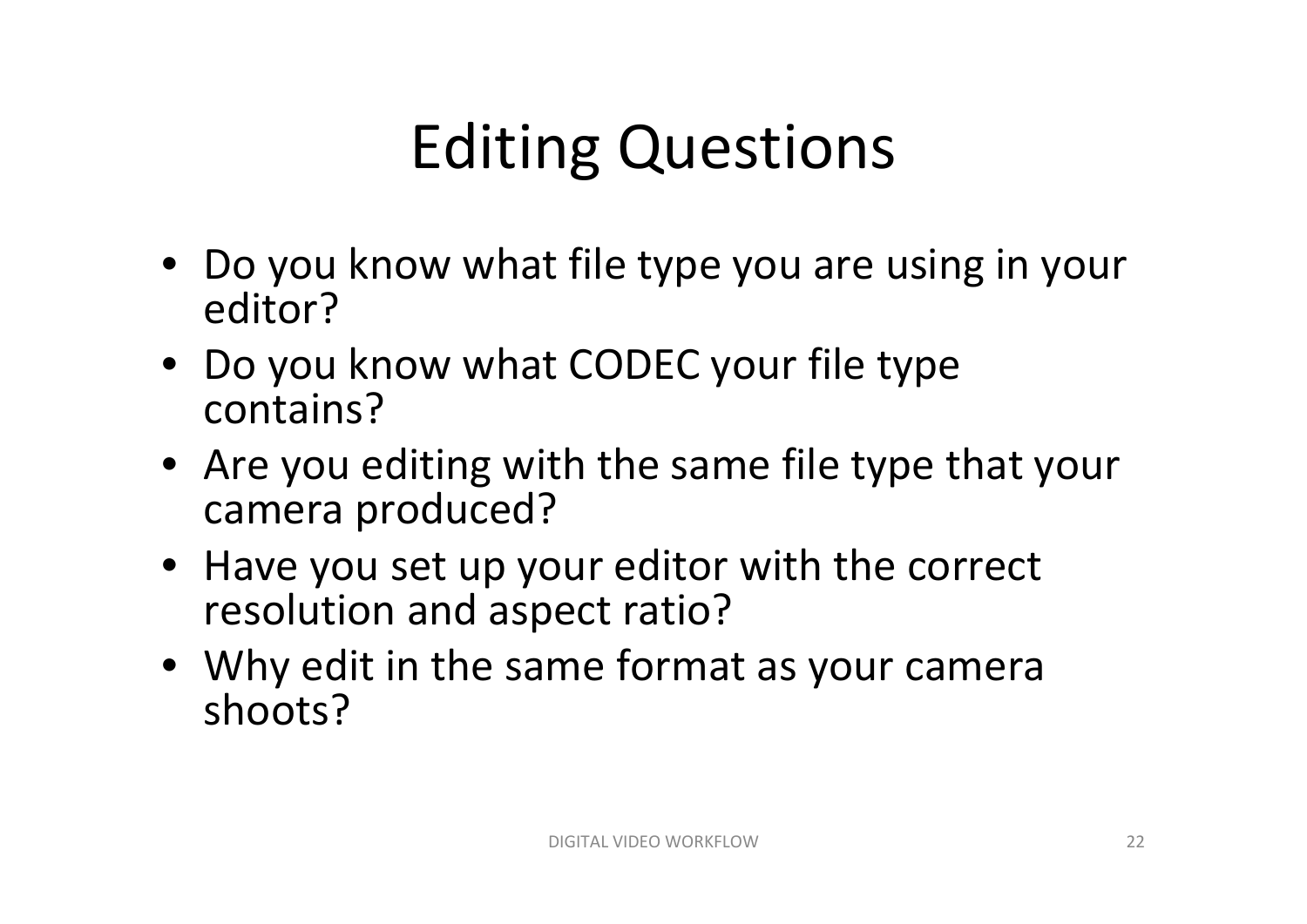## Output Workflow

- What device will you be viewing the output on?
	- –TV/projector
	- Computer
	- –- Internet/mobile device
- Each requires planning and may require <sup>a</sup> different output format, and therefore <sup>a</sup> different CODEC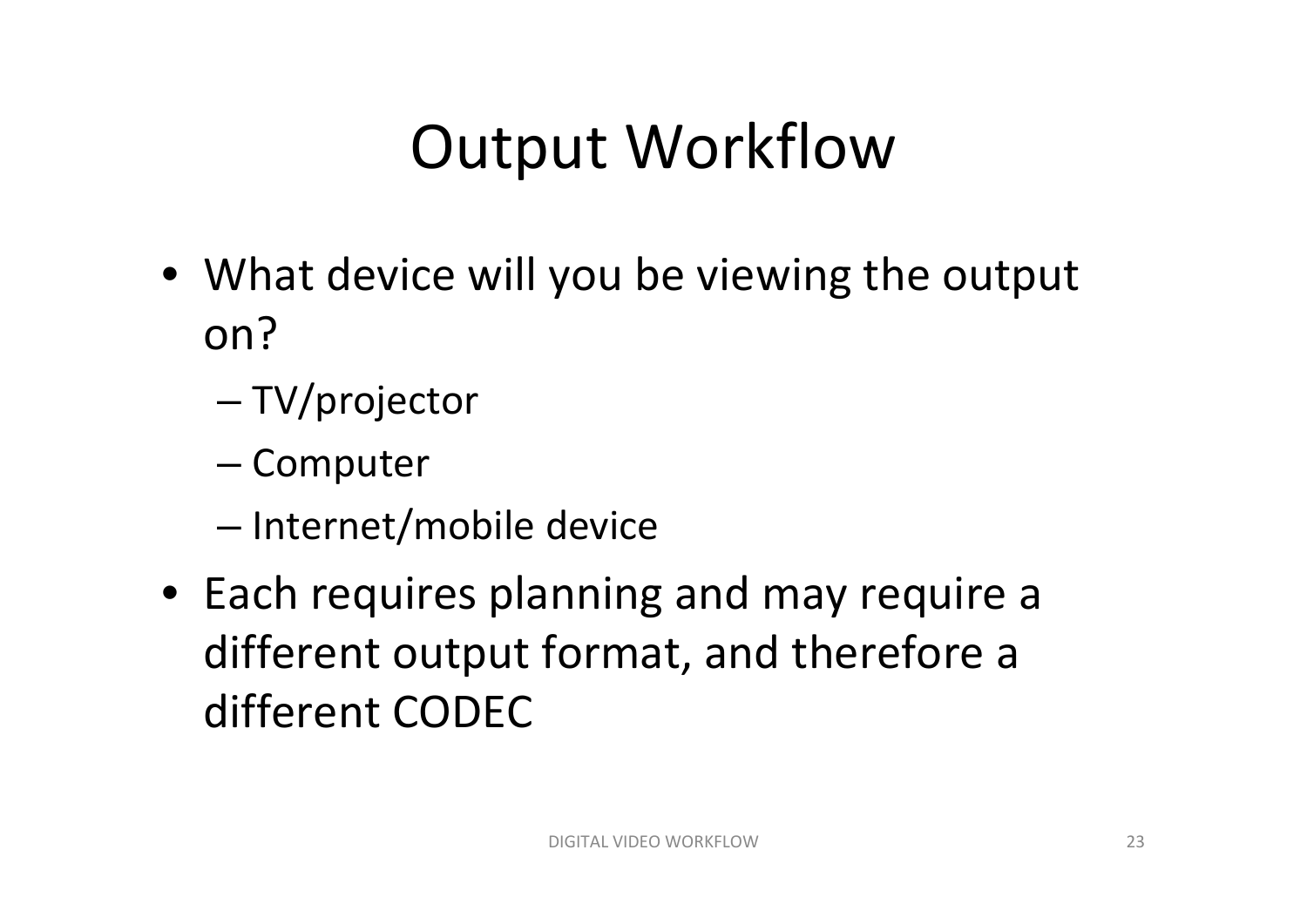## Output Workflow

- The output process in your video editor will have <sup>a</sup> number of presets
- Make sure that you choose <sup>a</sup> preset that will produce <sup>a</sup> video suitable for the appliance that it will be played on
- In more advanced editors, you can create and store presets if you can't find the one you need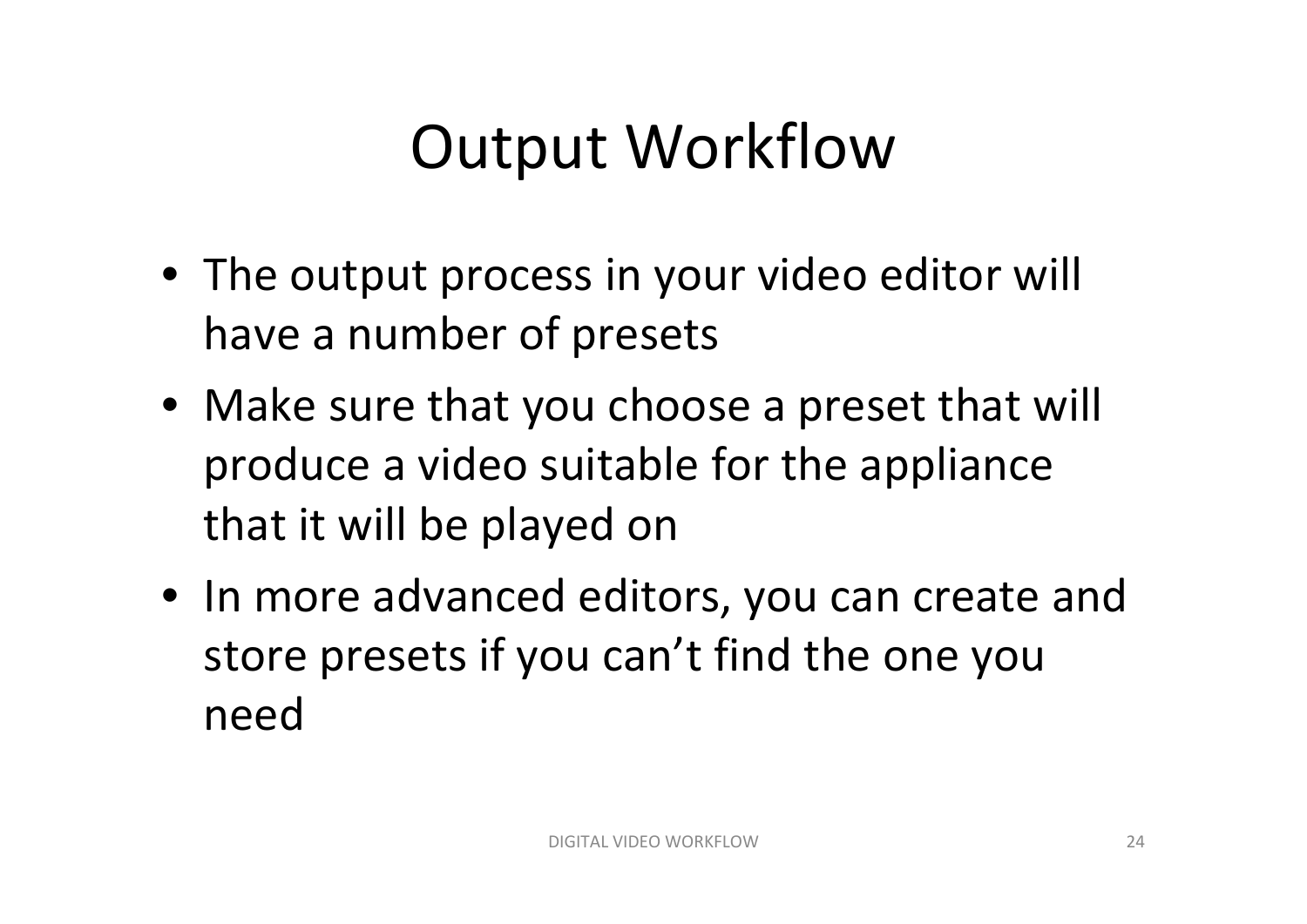- Vimeo has tutorials for creating output to be uploaded to Vimeo, from the most common NLEs (this is useful for any streaming video)
- These can be found at:
	- –https://vimeo.com/help/compression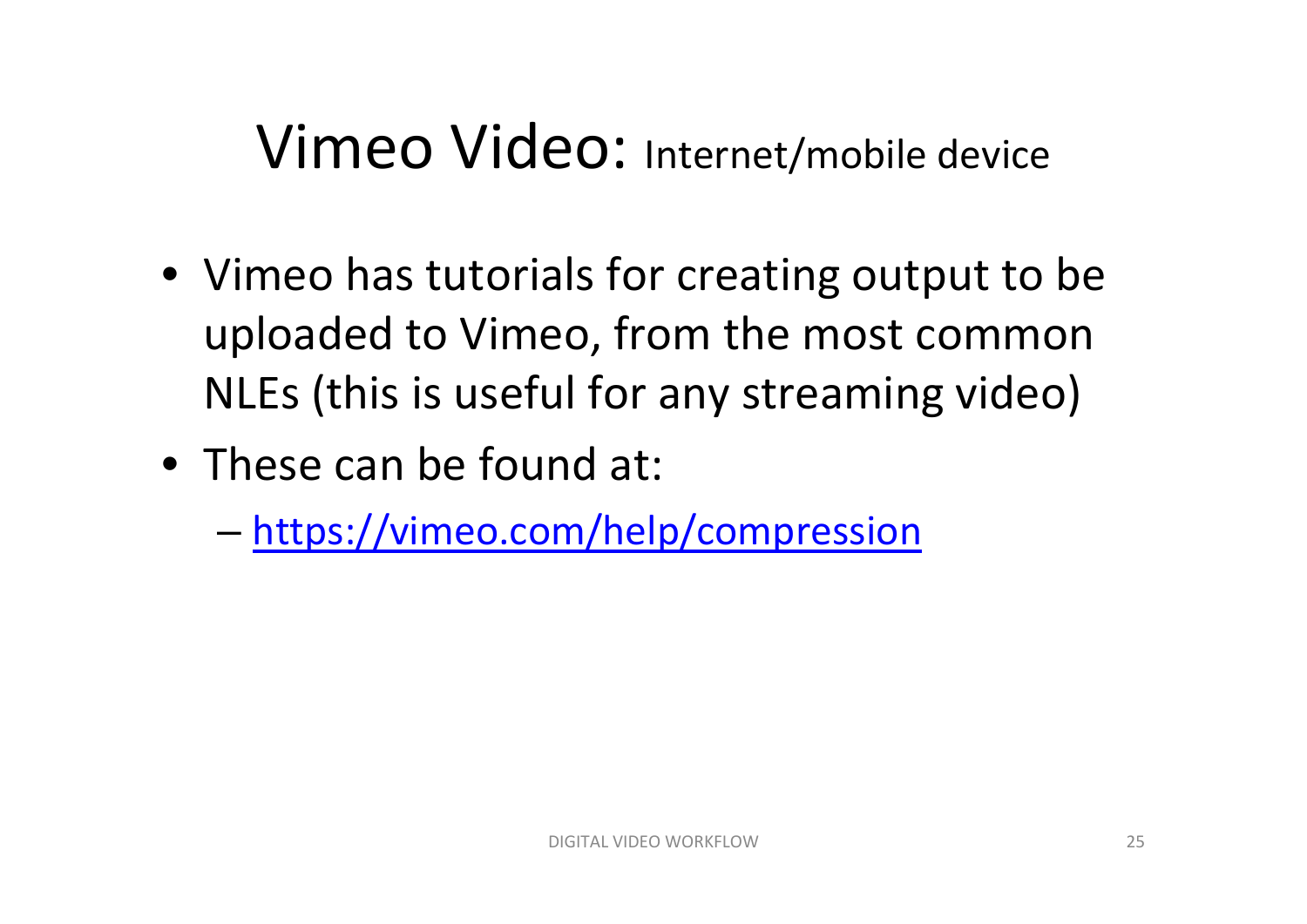- CODEC: H.264
	- "A codec is the format in which your video will be encoded. Vimeo accepts most major video codecs, but for best results we recommend using H.264. If you're uploading High Definition (HD) video, choose the High Profile H.264 setting instead of Main Profile"
- CODECs that don't work:
	- "Here are come codecs that will not work on Vimeo: Go2Meeting, Canopus HQ, Apple Intermediate Codec"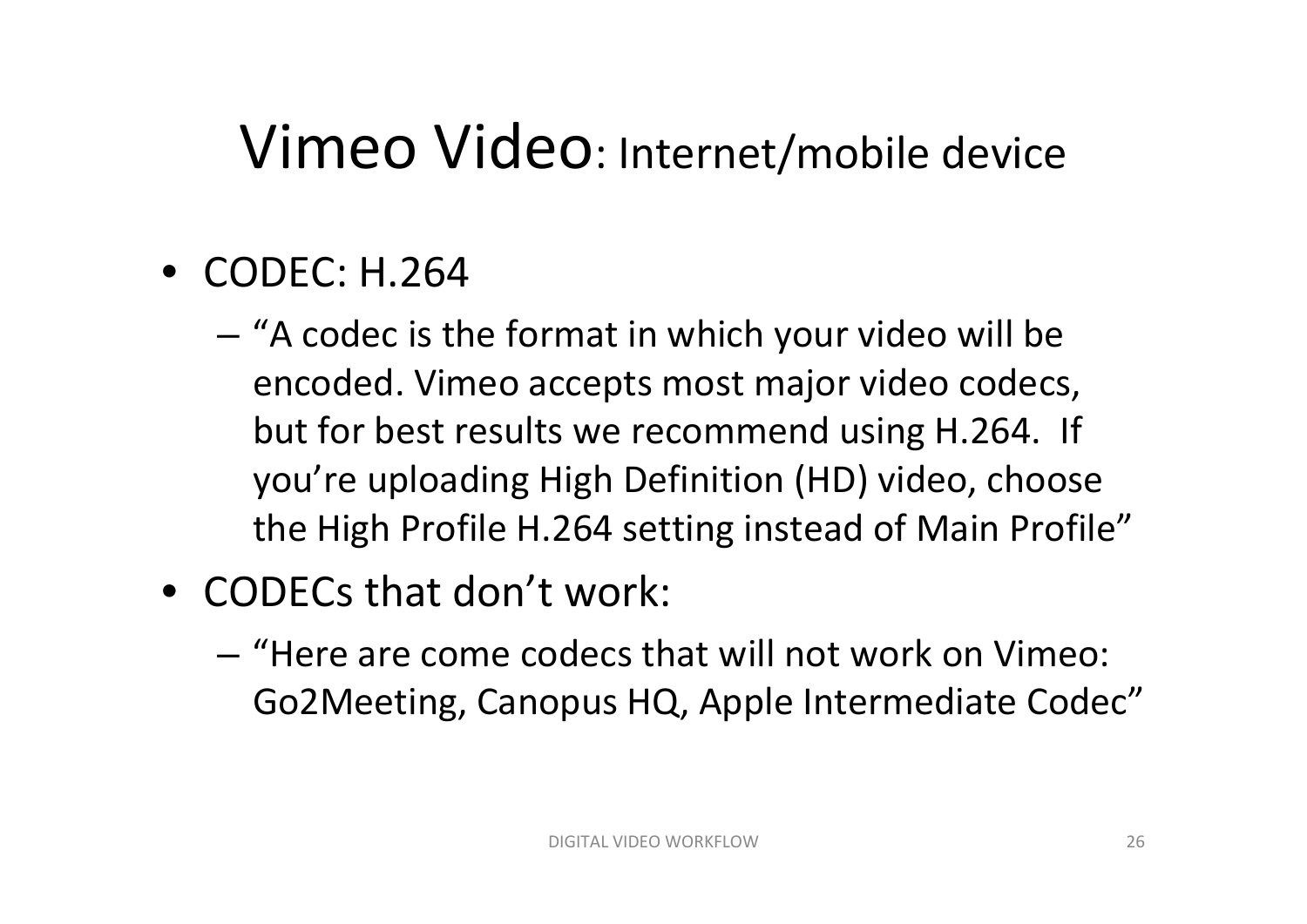- Frame rate: 24, 25, 30 FPS (Constant)
	- "Vimeo accepts videos with frame rates of 24 (or 23.976), 25, and 30 (or 29.976). If you know the frame rate of your footage, it's best to encode your final video at the same frame rate. However, if your video exceeds 30 FPS, you should encode your final video at 30 FPS. … If there is an option for keyframes, choose the same value you used for frame rate. …"
- Bit rate: 2,000‐5,000 kbps (SD)/5,000‐10,000 kbps (720p HD)/10,000‐20,000 kbps (1080p HD)
	- Bit rate … controls both the visual quality of the video and its file size. In most video editors, this is measured in kilobits per second (kbps). When you have the option, choose <sup>a</sup> 'variable' bit rate and set the target to at least 2,000 kbps for standard definition (SD) video or 5,000 kbps for HD. …"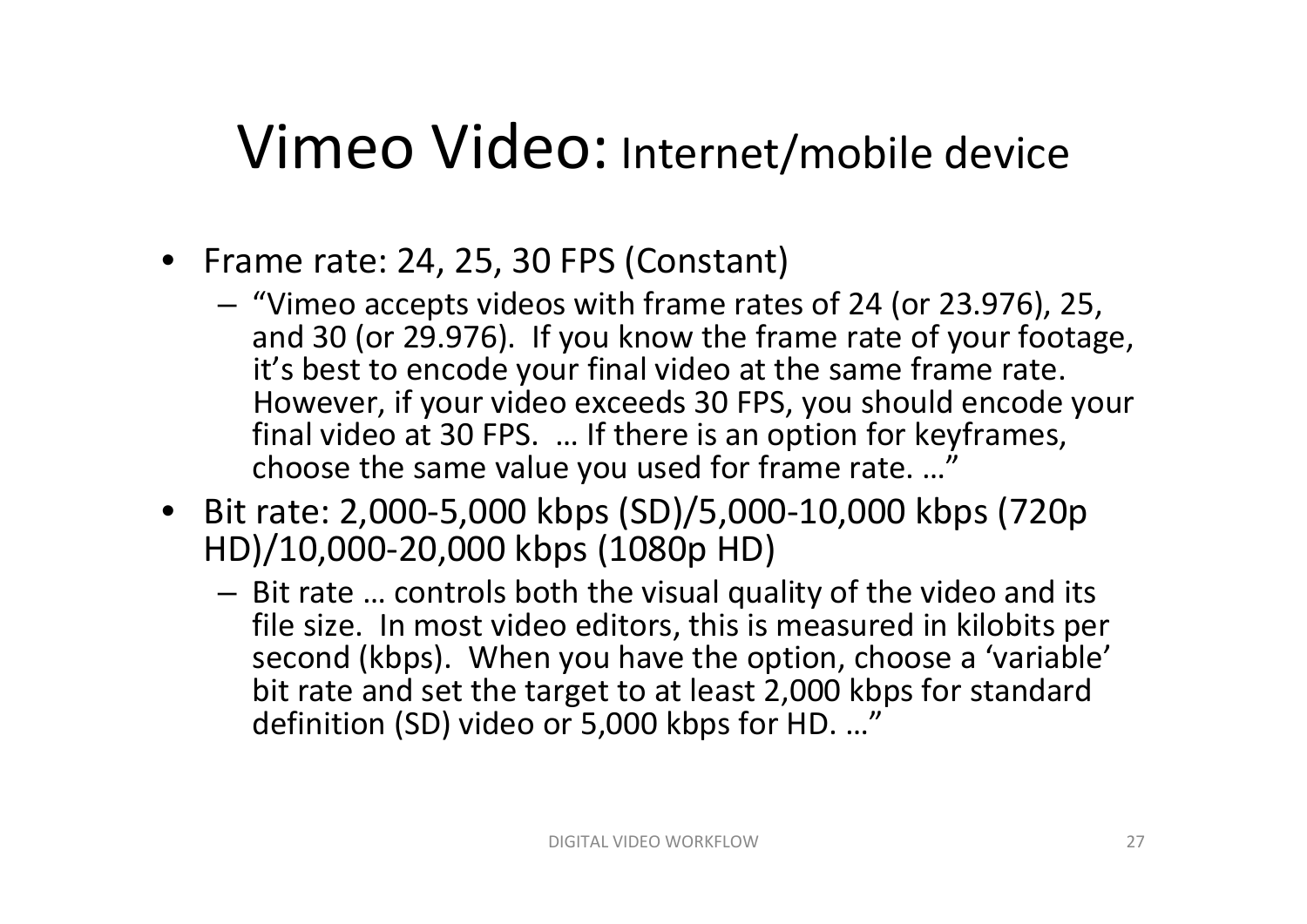- Resolution: 640 pixels wide (SD) or 1280 pixels wide (HD)
	- Common resolutions for SD video include 640x480 px (4x3 aspect ratio) and 640x360 px (16x9 aspect ratio). The most common setting for HD video is 1280x720 (16:9 aspect ratio). … 1920x1080 px is the most common resolution for 1080p video.

| Format                                        | <b>Resolution</b> | <b>Bit Rate</b>    |
|-----------------------------------------------|-------------------|--------------------|
| Standard Definition (SD) 4:3 aspect<br>ratio  | 640 x 480 px      | 2,000-5,000 kbps   |
| Standard Definition (SD) 16:9 aspect<br>ratio | 640 x 360 px      | 2,000-5,000 kbps   |
| 720p HD Video<br>16:9 aspect ratio            | 1280 x 720 px     | 5,000-10,000 kbps  |
| 1080p HD Video<br>16:9 aspect ratio           | 1920 x 1080 [x    | 10,000-20,000 kbps |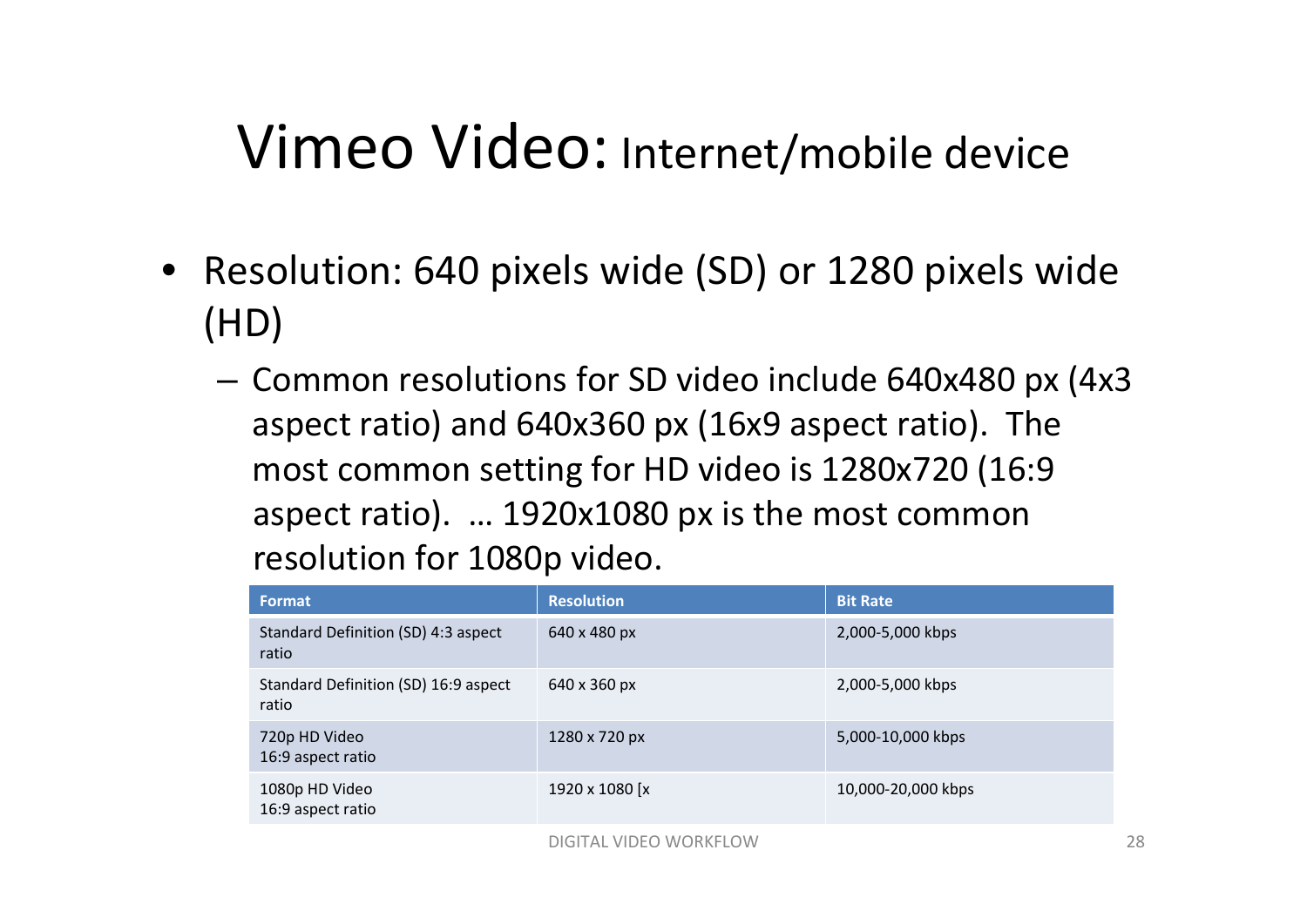- Codec: AAC‐LC (Advanced Audio Codec)
	- "For best results, we recommend using AAC-LC (low complexity) for the audio codec. …"
- Data Rate: 320 kbps
	- – "For best results, encode your audio at constant rate of 320 kbps."
- Sample rate: 48kHz
	- – "For best results, set your audio sample rate to 48kHz. If your working setting is already less than or equal to 48kHz, leave it as is."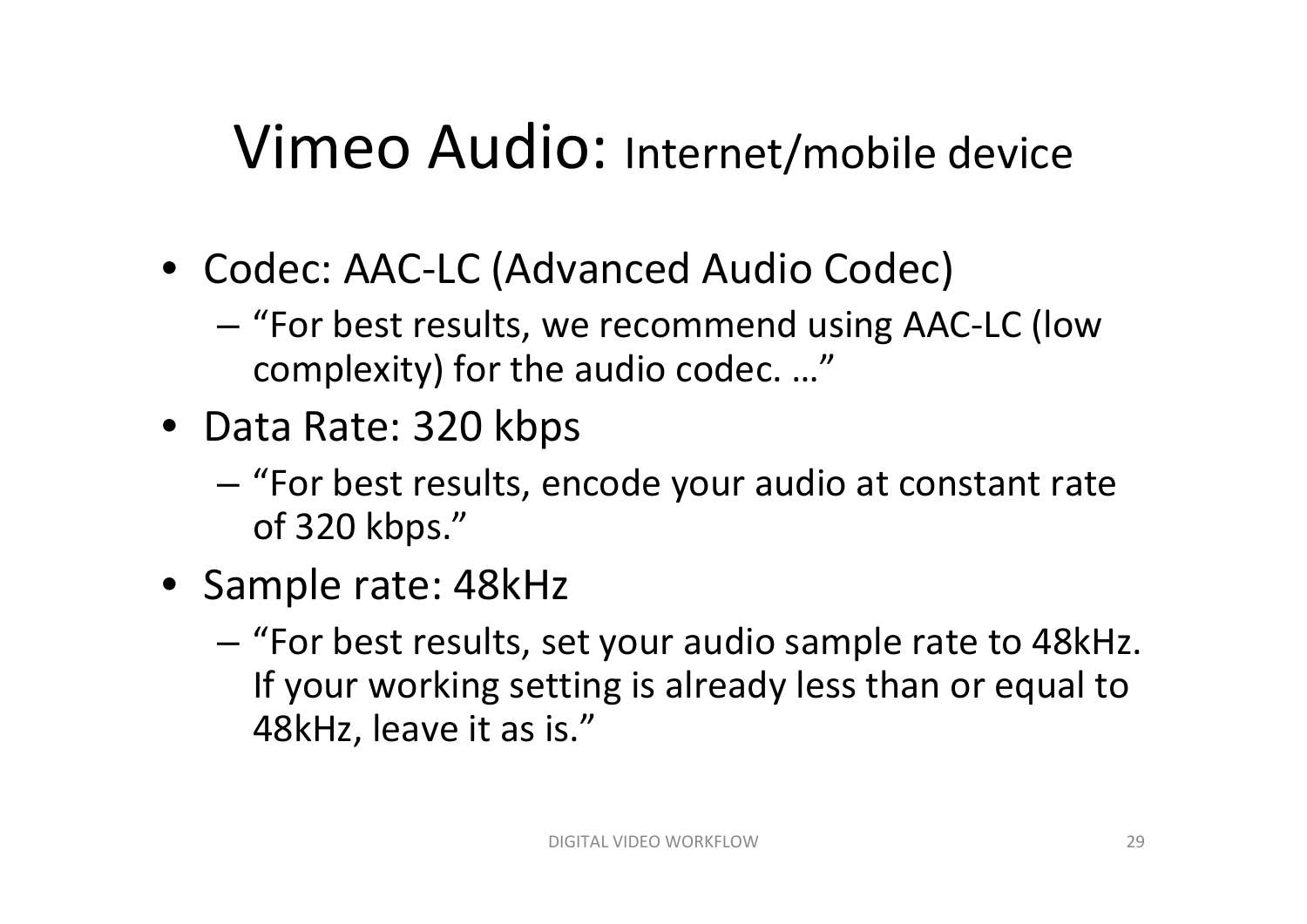## Output to Optical Disk: TV/Projector

- We use either DVD disks or Blu‐Ray disks.
- DVDs that will play in most DVD players are standard definition and are <sup>a</sup> highly controlled format
- They use MPEG2 CODEC, can be either 30 FPS (NTSC colour system) or 25 FPS (PAL colour system) and are 720 <sup>x</sup> 480 px interlaced (NTSC colour system) or 720 <sup>x</sup> 576 px interlaced (PAL colour system) – obviously we use the PAL standard
- Make sure that you choose the right preset for the disk you are creating – for instance, don't choose an NTSC preset for <sup>a</sup> DVD that will be played in Australia!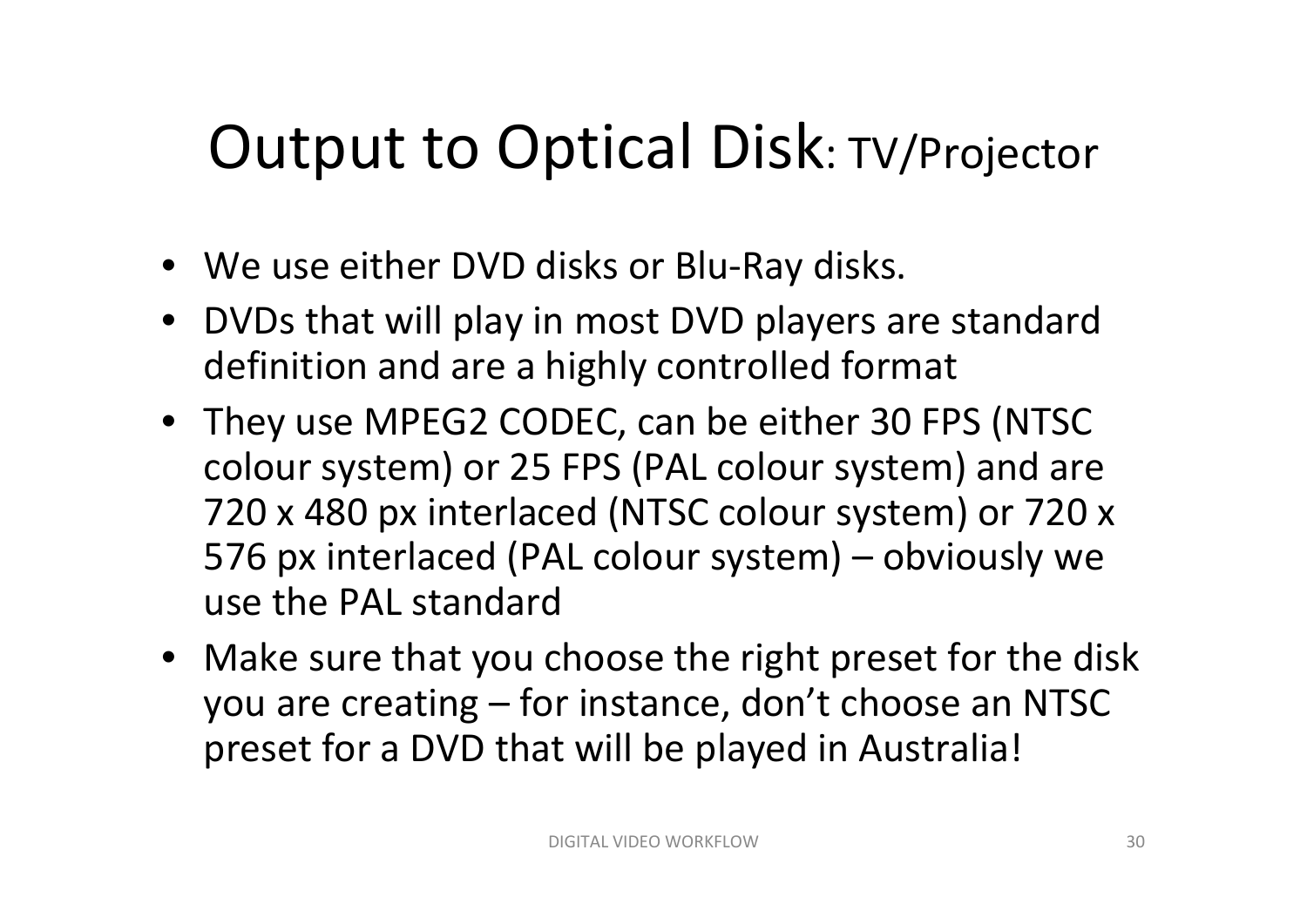## Output to Optical Disk : TV/Projector

- Blu‐Ray is more versatile
- It can accommodate different resolutions such as 720 <sup>x</sup> 576px, 1280 <sup>x</sup> 720 px, 1920 <sup>x</sup> 1080 px
- It can be encoded with either MPEG2 or H.264
- It can be both progressive or interlaced, but progressive is generally better.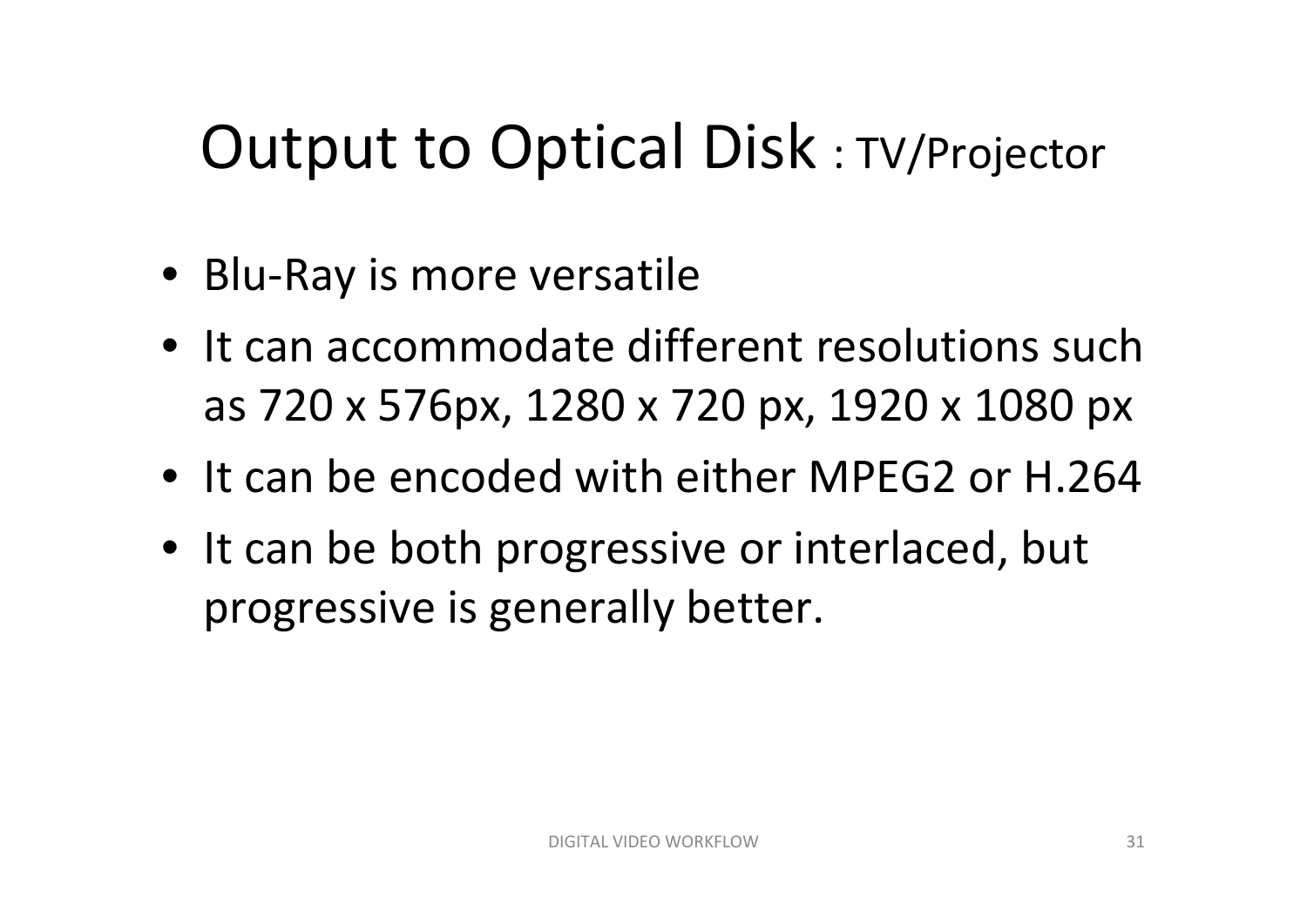#### Output to Optical Disk: Computer Data Disk

- Both disk types can be used for computer data – in this case they are just like <sup>a</sup> computer hard disk and contain computer files
- These are <sup>a</sup> possible backup media (but large hard drives are now cheaper options)
- Optical disks in data format **cannot be read** by standard DVD or Blu‐Ray players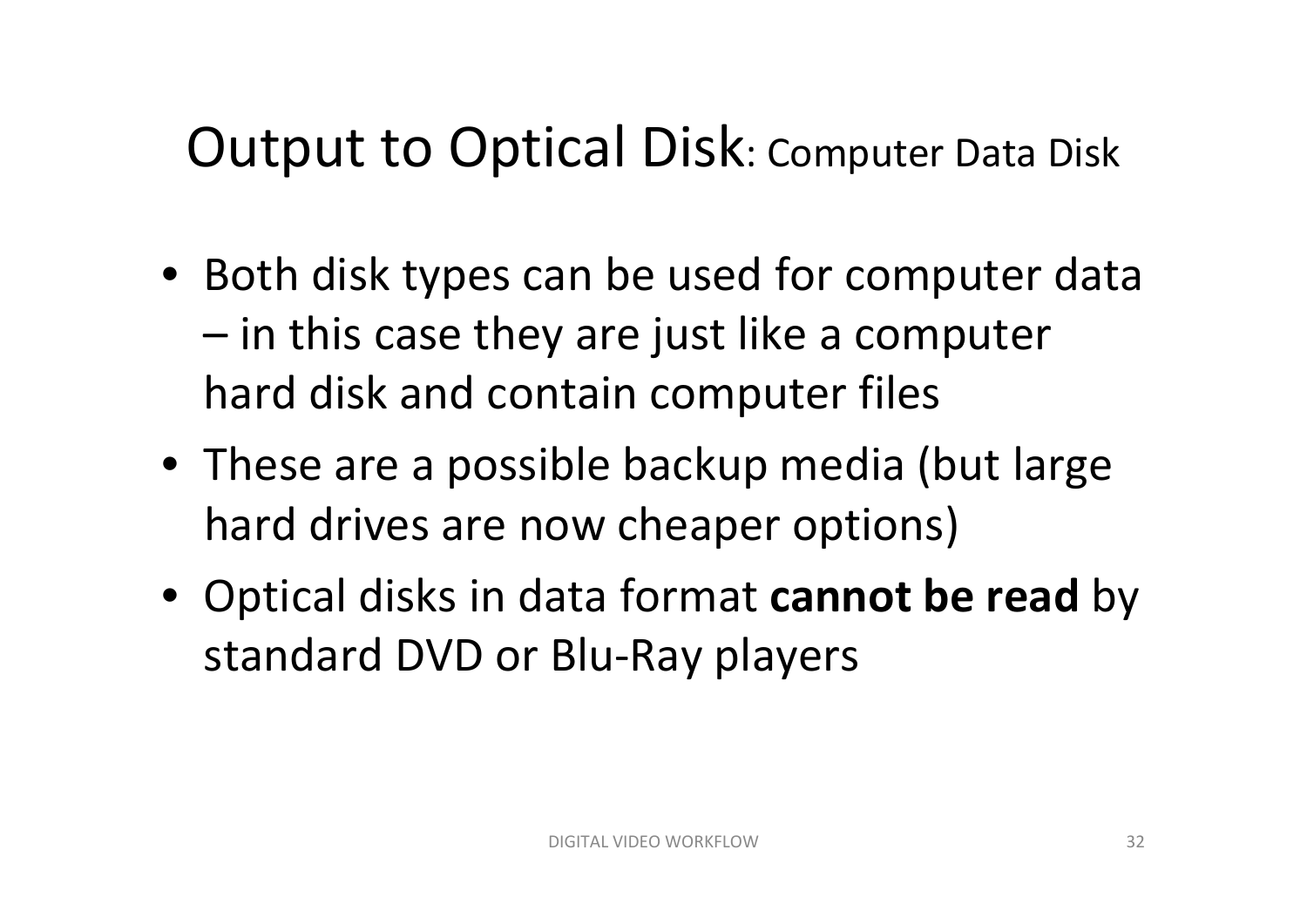## DVD/Blu‐Ray structure

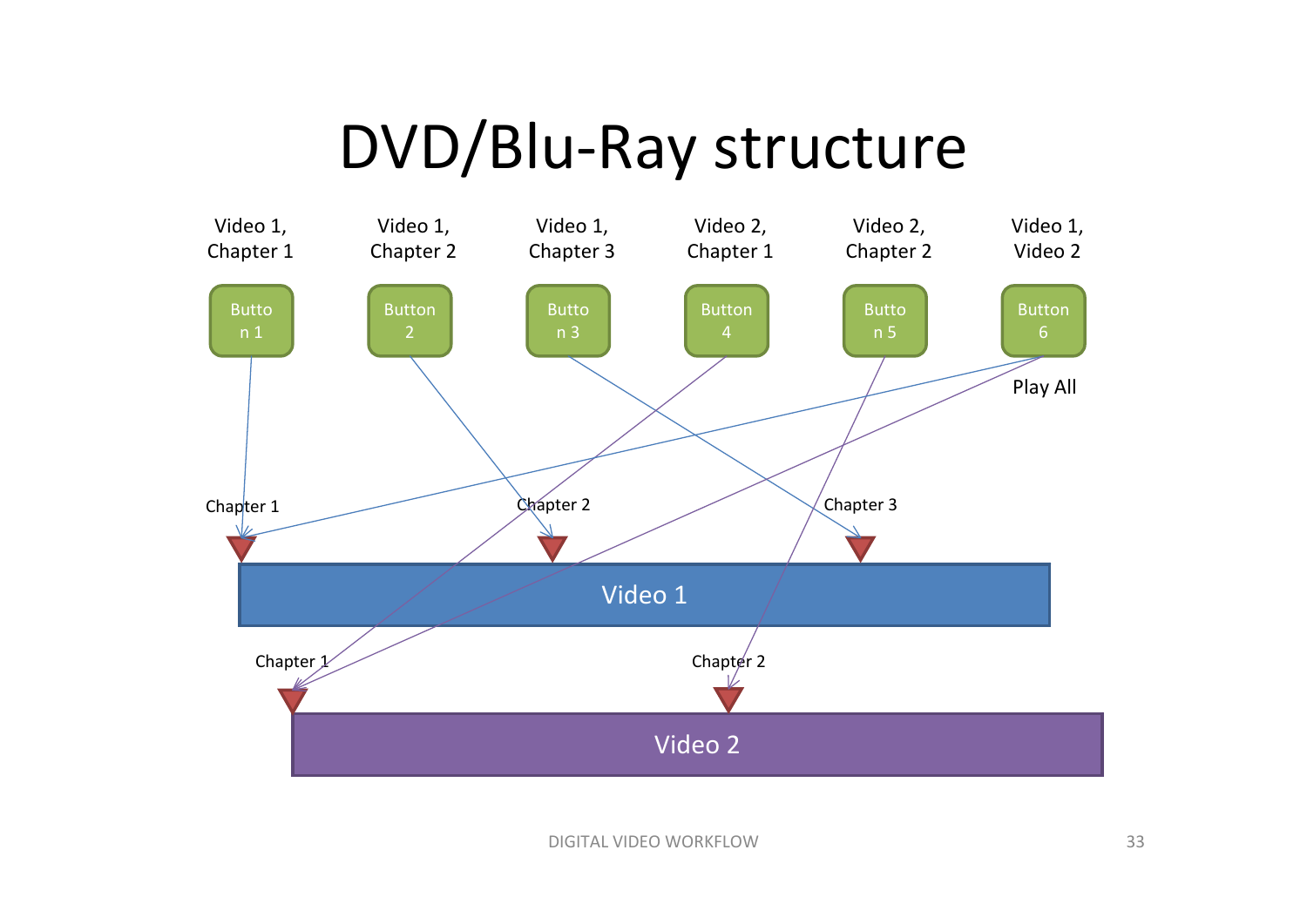#### Optical Disk File Structures: Camera

| 打<br>$\sqrt{6}$ Edit<br>Mill Copy path<br>Easy access *<br>Paste<br>Delete Rename<br>New<br>Properties<br>Copy<br>tviove<br>Copy<br><b>C</b> ia History<br>a Paste shortcut<br>to<br>to<br>folder<br>New<br>Clipboard<br>Organise<br>Open<br>个<br>> Computer > Removable Disk (K:) > PRIVATE > AVCHD > BDMV<br>$\mathcal{H}$<br>> STREAM<br>Date modified<br>Name<br>Desktop<br>00000.MTS<br>10/03/2013 11:51<br>理<br>n Downloads<br>图 00001.MTS<br>10/03/2013 12:38<br>Dropbox<br>00002.MTS<br>10/03/2013 12:43<br>野川<br><b>Google Drive</b><br>■ 00003.MTS<br>10/03/2013 13:00<br><b>Recent places</b><br>00004.MTS<br>理<br>10/03/2013 14:01<br>00005.MTS<br>郡<br>10/03/2013 14:01<br>00006.MTS<br>10/03/2013 14:05<br>野<br>00007.MTS<br>10/03/2013 14:10<br>野<br>00008.MTS<br>10/03/2013 14:19<br>理<br>00009.MTS<br>郡<br>10/03/2013 14:59<br>00010.MTS<br>理解<br>10/03/2013 14:59<br>图 00011.MTS<br>10/03/2013 15:00<br>00012.MTS<br>10/03/2013 15:01<br>野川<br>00013.MTS<br>10/03/2013 15:03<br>要例<br>00014.MTS<br>10/03/2013 15:04<br>郡<br>00015.MTS<br>10/03/2013 15:05<br>理<br>00016.MTS<br>10/03/2013 15:06<br>理解<br>00017.MTS<br>型<br>10/03/2013 15:10<br>题 00018.MTS<br>10/03/2013 15:19<br>郡<br>00019.MTS<br>10/03/2013 15:20<br>那<br>00020.MTS<br>10/03/2013 15:22<br><b>DCIM</b><br>四<br>00021.MTS<br>10/03/2013 15:25<br><b>MISC</b><br>00022.MTS<br>罪刑<br>10/03/2013 15:26<br><b>PRIVATE</b><br>$\overline{A}$<br>00023.MTS<br>10/03/2013 15:29<br>野<br>4 AVCHD<br>题 00024.MTS<br>10/03/2013 15:34<br>AVCHDTN<br>00025.MTS<br>10/03/2013 15:36<br>型<br>4 BDMV<br>理<br>00026.MTS<br>10/03/2013 15:38<br><b>CLIPINF</b><br>00027.MTS<br>帮<br>10/03/2013 15:39<br><b>PLAYLIST</b><br><b>ED</b> 00028.MTS<br>10/03/2013 15:41<br><b>STREAM</b><br>理<br>00029.MTS<br>10/03/2013 15:45 | Open -<br>Select all<br>음음 Select none |            |
|-----------------------------------------------------------------------------------------------------------------------------------------------------------------------------------------------------------------------------------------------------------------------------------------------------------------------------------------------------------------------------------------------------------------------------------------------------------------------------------------------------------------------------------------------------------------------------------------------------------------------------------------------------------------------------------------------------------------------------------------------------------------------------------------------------------------------------------------------------------------------------------------------------------------------------------------------------------------------------------------------------------------------------------------------------------------------------------------------------------------------------------------------------------------------------------------------------------------------------------------------------------------------------------------------------------------------------------------------------------------------------------------------------------------------------------------------------------------------------------------------------------------------------------------------------------------------------------------------------------------------------------------------------------------------------------------------------------------------------------------------------------------------------------------------|----------------------------------------|------------|
|                                                                                                                                                                                                                                                                                                                                                                                                                                                                                                                                                                                                                                                                                                                                                                                                                                                                                                                                                                                                                                                                                                                                                                                                                                                                                                                                                                                                                                                                                                                                                                                                                                                                                                                                                                                               | 음목 Invert selection                    |            |
| $\left(\leftarrow\right)$<br>4 Favourites                                                                                                                                                                                                                                                                                                                                                                                                                                                                                                                                                                                                                                                                                                                                                                                                                                                                                                                                                                                                                                                                                                                                                                                                                                                                                                                                                                                                                                                                                                                                                                                                                                                                                                                                                     | Select                                 |            |
|                                                                                                                                                                                                                                                                                                                                                                                                                                                                                                                                                                                                                                                                                                                                                                                                                                                                                                                                                                                                                                                                                                                                                                                                                                                                                                                                                                                                                                                                                                                                                                                                                                                                                                                                                                                               |                                        |            |
|                                                                                                                                                                                                                                                                                                                                                                                                                                                                                                                                                                                                                                                                                                                                                                                                                                                                                                                                                                                                                                                                                                                                                                                                                                                                                                                                                                                                                                                                                                                                                                                                                                                                                                                                                                                               | Type                                   | Size       |
| 4 Libraries<br>$\triangleright$ $\blacksquare$ Documents<br>$\triangleright$ Music<br>$\triangleright$ $\blacksquare$ Pictures<br>$\triangleright$ <b>M</b> Videos<br>$\triangleright$ <b>Local Disk (C:)</b><br><b>D</b> BD-RE Drive (E:) Joubert VOTY<br>$\triangleright$ $\square$ Video Edit (G:)<br>4 Removable Disk (K:)                                                                                                                                                                                                                                                                                                                                                                                                                                                                                                                                                                                                                                                                                                                                                                                                                                                                                                                                                                                                                                                                                                                                                                                                                                                                                                                                                                                                                                                                | <b>AVCHD Video</b>                     | 121,878 KB |
|                                                                                                                                                                                                                                                                                                                                                                                                                                                                                                                                                                                                                                                                                                                                                                                                                                                                                                                                                                                                                                                                                                                                                                                                                                                                                                                                                                                                                                                                                                                                                                                                                                                                                                                                                                                               | AVCHD Video                            | 161,346 KB |
|                                                                                                                                                                                                                                                                                                                                                                                                                                                                                                                                                                                                                                                                                                                                                                                                                                                                                                                                                                                                                                                                                                                                                                                                                                                                                                                                                                                                                                                                                                                                                                                                                                                                                                                                                                                               | AVCHD Video                            | 466,032 KB |
|                                                                                                                                                                                                                                                                                                                                                                                                                                                                                                                                                                                                                                                                                                                                                                                                                                                                                                                                                                                                                                                                                                                                                                                                                                                                                                                                                                                                                                                                                                                                                                                                                                                                                                                                                                                               | <b>AVCHD</b> Video                     | 6,156 KB   |
|                                                                                                                                                                                                                                                                                                                                                                                                                                                                                                                                                                                                                                                                                                                                                                                                                                                                                                                                                                                                                                                                                                                                                                                                                                                                                                                                                                                                                                                                                                                                                                                                                                                                                                                                                                                               | AVCHD Video                            | 34,860 KB  |
|                                                                                                                                                                                                                                                                                                                                                                                                                                                                                                                                                                                                                                                                                                                                                                                                                                                                                                                                                                                                                                                                                                                                                                                                                                                                                                                                                                                                                                                                                                                                                                                                                                                                                                                                                                                               | AVCHD Video                            | 370,548 KB |
|                                                                                                                                                                                                                                                                                                                                                                                                                                                                                                                                                                                                                                                                                                                                                                                                                                                                                                                                                                                                                                                                                                                                                                                                                                                                                                                                                                                                                                                                                                                                                                                                                                                                                                                                                                                               | AVCHD Video                            | 141,756 KB |
|                                                                                                                                                                                                                                                                                                                                                                                                                                                                                                                                                                                                                                                                                                                                                                                                                                                                                                                                                                                                                                                                                                                                                                                                                                                                                                                                                                                                                                                                                                                                                                                                                                                                                                                                                                                               | <b>AVCHD Video</b>                     | 49,116 KB  |
| $\triangleright$ $\blacksquare$ Public<br>$\triangleright$ $\cdot$ Homegroup<br>4 <sup>1</sup> Computer<br>$D_{\text{true}}$ Scratch (F:)                                                                                                                                                                                                                                                                                                                                                                                                                                                                                                                                                                                                                                                                                                                                                                                                                                                                                                                                                                                                                                                                                                                                                                                                                                                                                                                                                                                                                                                                                                                                                                                                                                                     | <b>AVCHD Video</b>                     | 136,890 KB |
|                                                                                                                                                                                                                                                                                                                                                                                                                                                                                                                                                                                                                                                                                                                                                                                                                                                                                                                                                                                                                                                                                                                                                                                                                                                                                                                                                                                                                                                                                                                                                                                                                                                                                                                                                                                               | AVCHD Video                            | 30,756 KB  |
|                                                                                                                                                                                                                                                                                                                                                                                                                                                                                                                                                                                                                                                                                                                                                                                                                                                                                                                                                                                                                                                                                                                                                                                                                                                                                                                                                                                                                                                                                                                                                                                                                                                                                                                                                                                               | AVCHD Video                            | 134,034 KB |
|                                                                                                                                                                                                                                                                                                                                                                                                                                                                                                                                                                                                                                                                                                                                                                                                                                                                                                                                                                                                                                                                                                                                                                                                                                                                                                                                                                                                                                                                                                                                                                                                                                                                                                                                                                                               | <b>AVCHD Video</b>                     | 103,302 KB |
|                                                                                                                                                                                                                                                                                                                                                                                                                                                                                                                                                                                                                                                                                                                                                                                                                                                                                                                                                                                                                                                                                                                                                                                                                                                                                                                                                                                                                                                                                                                                                                                                                                                                                                                                                                                               | AVCHD Video                            | 94,704 KB  |
|                                                                                                                                                                                                                                                                                                                                                                                                                                                                                                                                                                                                                                                                                                                                                                                                                                                                                                                                                                                                                                                                                                                                                                                                                                                                                                                                                                                                                                                                                                                                                                                                                                                                                                                                                                                               | AVCHD Video                            | 73,782 KB  |
|                                                                                                                                                                                                                                                                                                                                                                                                                                                                                                                                                                                                                                                                                                                                                                                                                                                                                                                                                                                                                                                                                                                                                                                                                                                                                                                                                                                                                                                                                                                                                                                                                                                                                                                                                                                               | <b>AVCHD Video</b>                     | 126,678 KB |
|                                                                                                                                                                                                                                                                                                                                                                                                                                                                                                                                                                                                                                                                                                                                                                                                                                                                                                                                                                                                                                                                                                                                                                                                                                                                                                                                                                                                                                                                                                                                                                                                                                                                                                                                                                                               | <b>AVCHD Video</b>                     | 167,370 KB |
|                                                                                                                                                                                                                                                                                                                                                                                                                                                                                                                                                                                                                                                                                                                                                                                                                                                                                                                                                                                                                                                                                                                                                                                                                                                                                                                                                                                                                                                                                                                                                                                                                                                                                                                                                                                               | <b>AVCHD Video</b>                     | 101,616 KB |
|                                                                                                                                                                                                                                                                                                                                                                                                                                                                                                                                                                                                                                                                                                                                                                                                                                                                                                                                                                                                                                                                                                                                                                                                                                                                                                                                                                                                                                                                                                                                                                                                                                                                                                                                                                                               | AVCHD Video                            | 36,186 KB  |
|                                                                                                                                                                                                                                                                                                                                                                                                                                                                                                                                                                                                                                                                                                                                                                                                                                                                                                                                                                                                                                                                                                                                                                                                                                                                                                                                                                                                                                                                                                                                                                                                                                                                                                                                                                                               | <b>AVCHD Video</b>                     | 89,184 KB  |
|                                                                                                                                                                                                                                                                                                                                                                                                                                                                                                                                                                                                                                                                                                                                                                                                                                                                                                                                                                                                                                                                                                                                                                                                                                                                                                                                                                                                                                                                                                                                                                                                                                                                                                                                                                                               | <b>AVCHD Video</b>                     | 65,766 KB  |
|                                                                                                                                                                                                                                                                                                                                                                                                                                                                                                                                                                                                                                                                                                                                                                                                                                                                                                                                                                                                                                                                                                                                                                                                                                                                                                                                                                                                                                                                                                                                                                                                                                                                                                                                                                                               | AVCHD Video                            | 116,784 KB |
|                                                                                                                                                                                                                                                                                                                                                                                                                                                                                                                                                                                                                                                                                                                                                                                                                                                                                                                                                                                                                                                                                                                                                                                                                                                                                                                                                                                                                                                                                                                                                                                                                                                                                                                                                                                               | AVCHD Video                            | 104,298 KB |
|                                                                                                                                                                                                                                                                                                                                                                                                                                                                                                                                                                                                                                                                                                                                                                                                                                                                                                                                                                                                                                                                                                                                                                                                                                                                                                                                                                                                                                                                                                                                                                                                                                                                                                                                                                                               | AVCHD Video                            | 134,556 KB |
|                                                                                                                                                                                                                                                                                                                                                                                                                                                                                                                                                                                                                                                                                                                                                                                                                                                                                                                                                                                                                                                                                                                                                                                                                                                                                                                                                                                                                                                                                                                                                                                                                                                                                                                                                                                               | <b>AVCHD Video</b>                     | 47,250 KB  |
|                                                                                                                                                                                                                                                                                                                                                                                                                                                                                                                                                                                                                                                                                                                                                                                                                                                                                                                                                                                                                                                                                                                                                                                                                                                                                                                                                                                                                                                                                                                                                                                                                                                                                                                                                                                               | <b>AVCHD Video</b>                     | 93,684 KB  |
|                                                                                                                                                                                                                                                                                                                                                                                                                                                                                                                                                                                                                                                                                                                                                                                                                                                                                                                                                                                                                                                                                                                                                                                                                                                                                                                                                                                                                                                                                                                                                                                                                                                                                                                                                                                               | AVCHD Video                            | 109,800 KB |
|                                                                                                                                                                                                                                                                                                                                                                                                                                                                                                                                                                                                                                                                                                                                                                                                                                                                                                                                                                                                                                                                                                                                                                                                                                                                                                                                                                                                                                                                                                                                                                                                                                                                                                                                                                                               | AVCHD Video                            | 135,600 KB |
|                                                                                                                                                                                                                                                                                                                                                                                                                                                                                                                                                                                                                                                                                                                                                                                                                                                                                                                                                                                                                                                                                                                                                                                                                                                                                                                                                                                                                                                                                                                                                                                                                                                                                                                                                                                               | <b>AVCHD</b> Video                     | 94,566 KB  |
|                                                                                                                                                                                                                                                                                                                                                                                                                                                                                                                                                                                                                                                                                                                                                                                                                                                                                                                                                                                                                                                                                                                                                                                                                                                                                                                                                                                                                                                                                                                                                                                                                                                                                                                                                                                               | AVCHD Video                            | 225,666 KB |
|                                                                                                                                                                                                                                                                                                                                                                                                                                                                                                                                                                                                                                                                                                                                                                                                                                                                                                                                                                                                                                                                                                                                                                                                                                                                                                                                                                                                                                                                                                                                                                                                                                                                                                                                                                                               | AVCHD Video                            | 223,032 KB |
| <b>IISVPL</b><br>型 00030.MTS<br>10/03/2013 15:47                                                                                                                                                                                                                                                                                                                                                                                                                                                                                                                                                                                                                                                                                                                                                                                                                                                                                                                                                                                                                                                                                                                                                                                                                                                                                                                                                                                                                                                                                                                                                                                                                                                                                                                                              | AVCHD Video                            | 76,350 KB  |
| MOV_SHOT<br>00031.MTS<br>10/03/2013 15:48<br>理<br>$\triangleright$ $\cong$ SVM (R:)                                                                                                                                                                                                                                                                                                                                                                                                                                                                                                                                                                                                                                                                                                                                                                                                                                                                                                                                                                                                                                                                                                                                                                                                                                                                                                                                                                                                                                                                                                                                                                                                                                                                                                           | AVCHD Video                            | 150,810 KB |

DIGITAL VIDEO WORKFLOW 34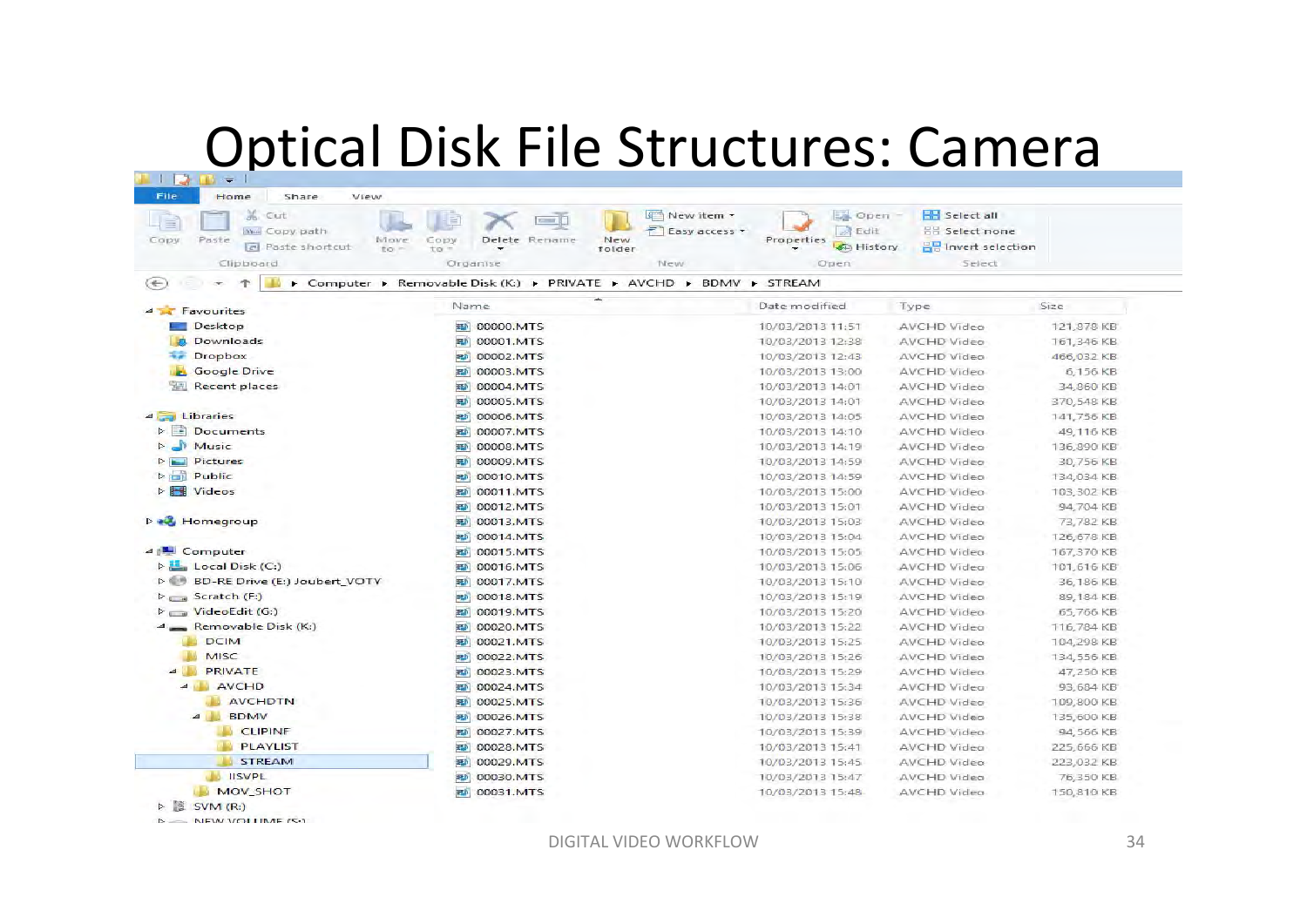## Optical Disk File Structures: BluRay

| $\mathbf{D}$ $\mathbf{D}$ = 1                                   |                                                           |                                              |                                           |                                                     |            | ST |
|-----------------------------------------------------------------|-----------------------------------------------------------|----------------------------------------------|-------------------------------------------|-----------------------------------------------------|------------|----|
| Home<br>File<br>View<br>Share                                   |                                                           |                                              |                                           |                                                     |            |    |
| % Cut<br>旨<br>Will Copy path<br>Copy<br>Paste<br>Paste shortcut | 中川<br>Move<br>Delete Rename<br>Copy<br>to-<br>$to -$<br>٠ | New item -<br>Easy access *<br>New<br>folder | Open -<br>Edit<br>Properties<br>D History | Select all<br>88 Select none<br>음명 Invert selection |            |    |
| Clipboard                                                       | Organise                                                  | <b>New</b>                                   | Open                                      | Select                                              |            |    |
| $(\Leftrightarrow)$<br>$E = 0$<br>$\mathcal{P}$<br>个            | ▶ Computer ▶ BD-RE Drive (E:) Newtown ▶                   | BDMV > STREAM                                |                                           |                                                     |            |    |
| 4 Favourites                                                    | Name                                                      | ۰                                            | Date modified                             | Type                                                | Size       |    |
| Desktop                                                         | 图 00000.m2ts                                              |                                              | 23/10/2012 15:37                          | AVCHD Video                                         | 670,656 KB |    |
| Downloads                                                       | 图 00001.m2ts                                              |                                              | 23/10/2012 15:37                          | AVCHD Video                                         | 960 KB     |    |
| Dropbox                                                         |                                                           |                                              |                                           |                                                     |            |    |
| Google Drive                                                    |                                                           |                                              |                                           |                                                     |            |    |
| Recent places                                                   |                                                           |                                              |                                           |                                                     |            |    |
| 4 Libraries                                                     |                                                           |                                              |                                           |                                                     |            |    |
| $\triangleright$ $\blacksquare$ Documents                       |                                                           |                                              |                                           |                                                     |            |    |
| $\triangleright$ Music                                          |                                                           |                                              |                                           |                                                     |            |    |
| $\triangleright$ Pictures                                       |                                                           |                                              |                                           |                                                     |            |    |
| $\triangleright$ Public                                         |                                                           |                                              |                                           |                                                     |            |    |
| $\triangleright$ <b>Wideos</b>                                  |                                                           |                                              |                                           |                                                     |            |    |
| <b>D</b> Homegroup                                              |                                                           |                                              |                                           |                                                     |            |    |
| 4 <sup>1</sup> Computer                                         |                                                           |                                              |                                           |                                                     |            |    |
| $\triangleright$ $\frac{1}{2}$ Local Disk (C:)                  |                                                           |                                              |                                           |                                                     |            |    |
| 4 BD-RE Drive (E:) Newtown                                      |                                                           |                                              |                                           |                                                     |            |    |
| 4 BDMV                                                          |                                                           |                                              |                                           |                                                     |            |    |
| <b>AUXDATA</b>                                                  |                                                           |                                              |                                           |                                                     |            |    |
| <b>D</b> BACKUP                                                 |                                                           |                                              |                                           |                                                     |            |    |
| <b>BDJO</b>                                                     |                                                           |                                              |                                           |                                                     |            |    |
| <b>CLIPINF</b>                                                  |                                                           |                                              |                                           |                                                     |            |    |
| JAR                                                             |                                                           |                                              |                                           |                                                     |            |    |
| <b>META</b>                                                     |                                                           |                                              |                                           |                                                     |            |    |
| PLAYLIST                                                        |                                                           |                                              |                                           |                                                     |            |    |
| <b>STREAM</b>                                                   |                                                           |                                              |                                           |                                                     |            |    |
| CERTIFICATE<br>$D_{\text{max}}$                                 |                                                           |                                              |                                           |                                                     |            |    |
| $\triangleright$ $\equiv$ Scratch (F:)                          |                                                           |                                              |                                           |                                                     |            |    |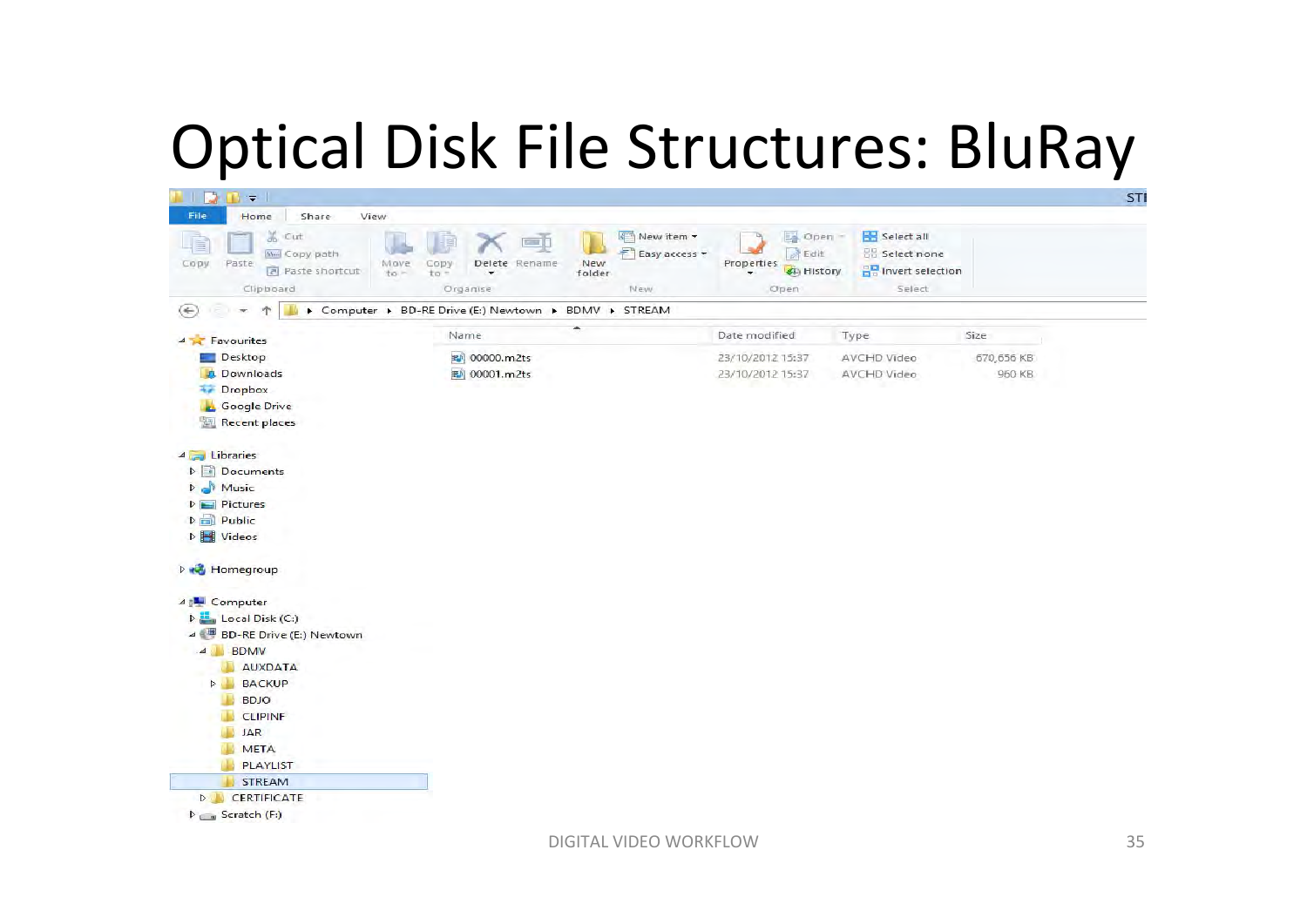### Optical Disk File Structures: DVD

| $\Rightarrow$ 1                                                              |                                                       |                                                   |                                                     |                                                     |            |
|------------------------------------------------------------------------------|-------------------------------------------------------|---------------------------------------------------|-----------------------------------------------------|-----------------------------------------------------|------------|
| File<br>Home<br>Share<br>View                                                |                                                       |                                                   |                                                     |                                                     |            |
| do Cut<br>Mill Copy path<br>Paste<br>Copy<br>Move<br>a Paste shortcut<br>to. | $= 0$<br>Delete Rename<br>CODV<br>to                  | New Item -<br>J<br>Easy access *<br>New<br>folder | Open -<br>Fdit<br>Properties<br><b>C</b> ia History | Select all<br>음음 Select none<br>음명 Invert selection |            |
| Clipboard                                                                    | Organise                                              | New                                               | Open                                                | Select                                              |            |
| $\leftarrow$<br>个<br>÷                                                       | > Computer > BD-RE Drive (E:) Joubert_VOTY > VIDEO_TS |                                                   |                                                     |                                                     |            |
| <b>4</b> Favourites                                                          | Name                                                  |                                                   | Date modified                                       | Type                                                | Size       |
| Desktop                                                                      | VIDEO_TS.BUP                                          |                                                   | 24/10/2012 13:22                                    | <b>BUP File</b>                                     | 12 KB      |
| Downloads                                                                    | VIDEO_TS.IFO                                          |                                                   | 24/10/2012 13:22                                    | VLC media file (.ifo)                               | 12 KB      |
| <b>Dropbox</b><br><b>Air</b>                                                 | VIDEO_TS.VOB                                          |                                                   | 24/10/2012 13:22                                    | VLC media file (.v                                  | 10 KB      |
| Google Drive                                                                 | VTS_01_0.BUP                                          |                                                   | 24/10/2012 13:22                                    | <b>BUP File</b>                                     | 22 KB      |
| Recent places                                                                | VTS_01_0.IFO                                          |                                                   | 24/10/2012 13:22                                    | VLC media file (.ifo)                               | 22 KB      |
|                                                                              | VTS_01_0.VOB                                          |                                                   | 24/10/2012 13:22                                    | VLC media file (.v                                  | 196 KB     |
| 4 Libraries                                                                  | <b>VTS_01_1.VOB</b>                                   |                                                   | 24/10/2012 13:22                                    | VLC media file (.v                                  | 570,398 KB |
| $\triangleright$ $\blacksquare$ Documents                                    |                                                       |                                                   |                                                     |                                                     |            |
| $\triangleright$ Music                                                       |                                                       |                                                   |                                                     |                                                     |            |
| $\triangleright$ Pictures                                                    |                                                       |                                                   |                                                     |                                                     |            |
| $\triangleright$ $\blacksquare$ Public                                       |                                                       |                                                   |                                                     |                                                     |            |
| $\triangleright$ <b>Wideos</b>                                               |                                                       |                                                   |                                                     |                                                     |            |
| <b>D Homegroup</b>                                                           |                                                       |                                                   |                                                     |                                                     |            |
| 4 <sup>2</sup> Computer                                                      |                                                       |                                                   |                                                     |                                                     |            |
| $\triangleright$ $\blacksquare$ , Local Disk (C:)                            |                                                       |                                                   |                                                     |                                                     |            |
| 4 BD-RE Drive (E:) Joubert_VOTY                                              |                                                       |                                                   |                                                     |                                                     |            |
| VIDEO_TS                                                                     |                                                       |                                                   |                                                     |                                                     |            |
| $\triangleright$ $\equiv$ Scratch (F:)                                       |                                                       |                                                   |                                                     |                                                     |            |
| $\triangleright$ $\equiv$ VideoEdit (G:)                                     |                                                       |                                                   |                                                     |                                                     |            |
| $\triangleright$ $\mathbb{R}$ SVM (R:)                                       |                                                       |                                                   |                                                     |                                                     |            |
| $\triangleright$ $\square$ NEW VOLUME (S:)                                   |                                                       |                                                   |                                                     |                                                     |            |
| public (\\WDShareSpace1) (X:)                                                |                                                       |                                                   |                                                     |                                                     |            |
| Download (\\WDShareSpace1) (Y:)                                              |                                                       |                                                   |                                                     |                                                     |            |
| <b>D Kent Fry</b> (kentvideo)                                                |                                                       |                                                   |                                                     |                                                     |            |
| p PVConnect (WDShareSpace)                                                   |                                                       |                                                   |                                                     |                                                     |            |
|                                                                              |                                                       |                                                   |                                                     |                                                     |            |

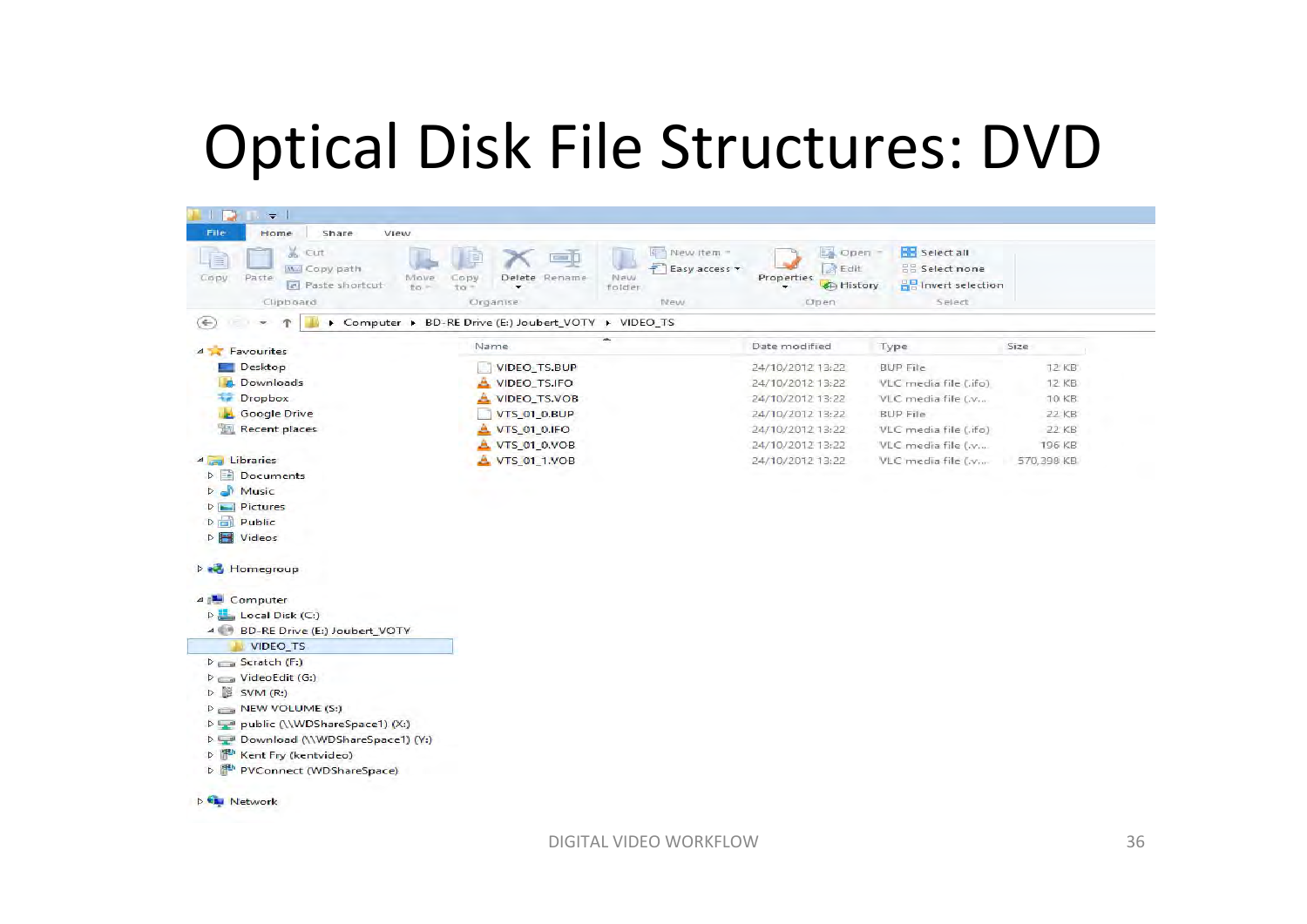## Output Workflow Questions

- Do you understand the CODEC and file type requirements of the appliance on which your video will be played?
- Do you have <sup>a</sup> preset in your editor that will render out the correct file type?
- Have you created <sup>a</sup> nice background for your disk menu, or will you use <sup>a</sup> stock one from your editor?
- Have you linked the play buttons for the disk to the correct videos?